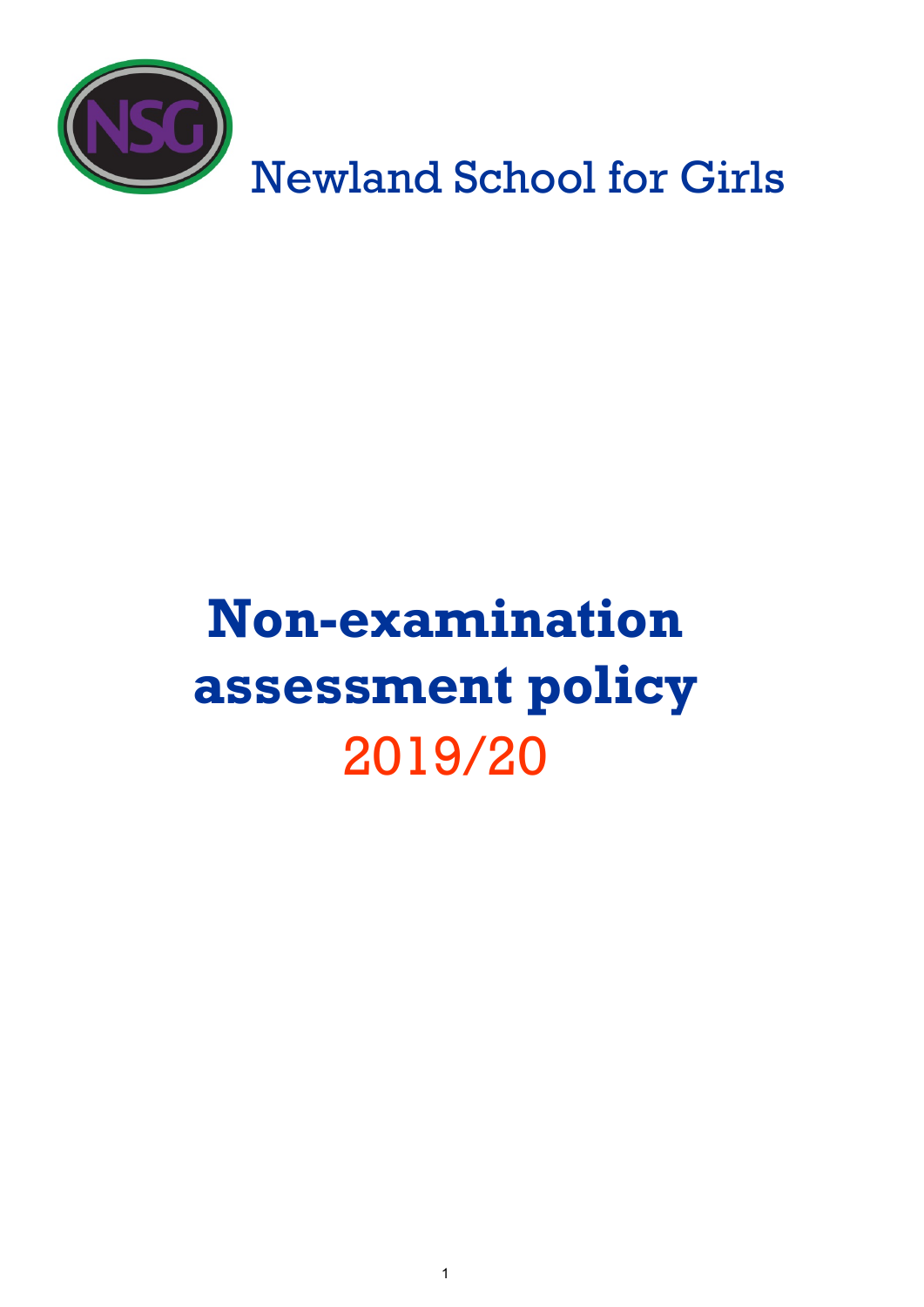## **What does this policy affect?**

This policy affects the delivery of subjects of GCE and GCSE qualifications which contain a component(s) of non-examination assessment.

*The regulator's definition of an examination is very narrow and in effect any type of assessment that is not 'externally set and taken by candidates at the same time under controlled conditions' is classified as non-examination assessment (NEA). 'NEA' therefore includes, but is not limited to, internal assessment. Externally marked and/or externally set practical examinations taken at different times across centres are classified as 'NEA'.*

[Definition taken directly from the JCQ publication Instructions for conducting non-examination assessments*,* Foreword]

This publication is further referred to in this policy as NEA

## **Purpose of the policy**

The purpose of this policy, as defined by JCQ, is to

- *cover procedures for planning and managing non-examination assessments*
- *define staff roles and responsibilities with respect to non-examination assessments*
- *manage risks associated with non-examination assessments*

*The policy will need to cover all types of non-examination assessment.* [NEA 1]

## **What are non-examination assessments?**

This is explained in NEA.

*Non-examination assessments measure subject-specific knowledge and skills that cannot be tested by timed written papers.* 

*There are three assessment stages and rules which apply to each stage. These rules often vary across subjects. The stages are:* 

- *task setting;*
- *task taking;*
- $task$  marking.  $[NEA]$

## **Procedures for planning and managing non-examination assessments identifying staff roles and responsibilities**

#### **The basic principles**

#### **Head of centre**

- $\triangleright$  Provides a signed declaration as part of the National Centre Number Register Annual Update to confirm awareness of and that relevant centre staff are adhering to the latest version of NEA
- Ensures the centre's *non-examination assessment policy* is fit for purpose
- Ensures the centre's *internal appeals procedures* clearly detail the procedure to be followed by candidates (or their parents/carers) appealing against internal assessment decisions (centre assessed marks) and requesting a review of the centre's marking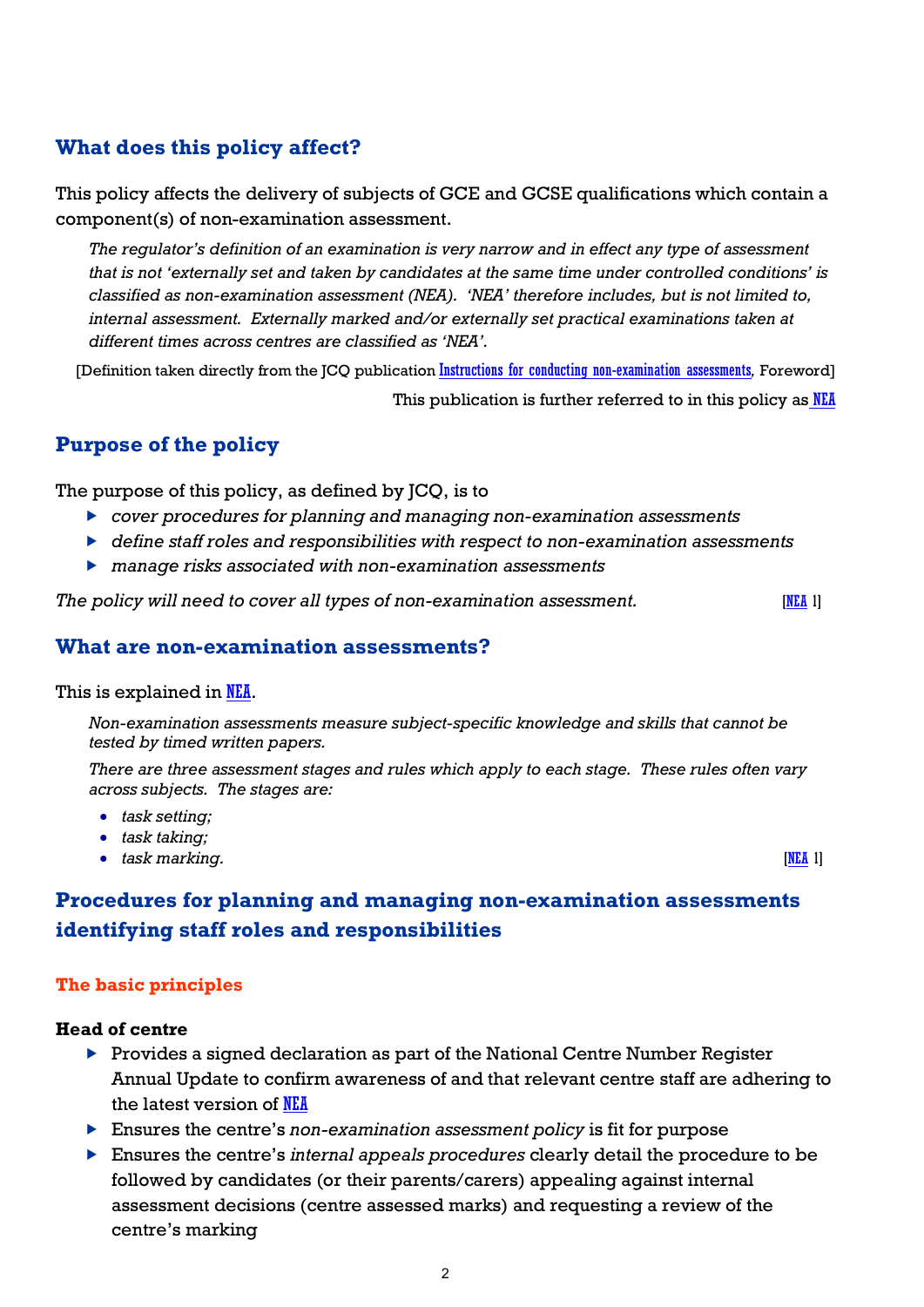#### **Deputy Headteacher**

- **Ensure the correct conduct of non-examination assessments (including** endorsements) which comply with  $NEL$  and awarding body subject-specific instructions
- **Ensure the centre-wide calendar records assessment schedules by the start of the** academic year

#### **Quality assurance (QA) lead/Lead internal verifier**

- Confirms with subject heads that appropriate awarding body forms and templates for non-examination assessments (including endorsements) are used by teachers and candidates
- **Ensures appropriate procedures are in place to internally standardise/verify the** marks awarded by subject teachers in line with awarding body criteria
- Ensures appropriate centre-devised templates are provided to capture/record relevant information given to candidates by subject teachers
- Ensures appropriate centre-devised templates are provided to capture/record relevant information is received and understood by candidates
- Where not provided by the awarding body, ensures a centre-devised template is provided for candidates to keep a detailed record of their own research, planning, resources etc.

#### **Subject Directors**

- Ensures subject teachers understand their role and responsibilities within the nonexamination assessment process
- **Ensures NEA** and relevant awarding body subject specific instructions are followed in relation to the conduct of non-examination assessments (including endorsements)
- Works with the QA lead/Lead internal verifier to ensure appropriate procedures are followed to internally standardise/verify the marks awarded by subject teachers

#### **Subject teacher**

- $\triangleright$  Understands and complies with the general instructions as detailed in NEA
- Where these may also be provided by the awarding body, understands and complies with the awarding body's specification for conducting non-examination assessments, including any subject-specific instructions, teachers' notes or additional information on the awarding body's website
- Marks internally assessed work to the criteria provided by the awarding body
- **Ensures the exams officer is provided with relevant entry codes for subjects** (whether the entry for the internally assessed component forms part of the overall entry code for the qualification or is made as a separate unit entry code) to the internal deadline for entries

#### **Exams officer**

- $\triangleright$  Signposts the annually updated JCQ publication  $N_{\rm BL}$  to relevant centre staff
- ▶ Carries out tasks where these may be applicable to the role in supporting the administration/management of non-examination assessment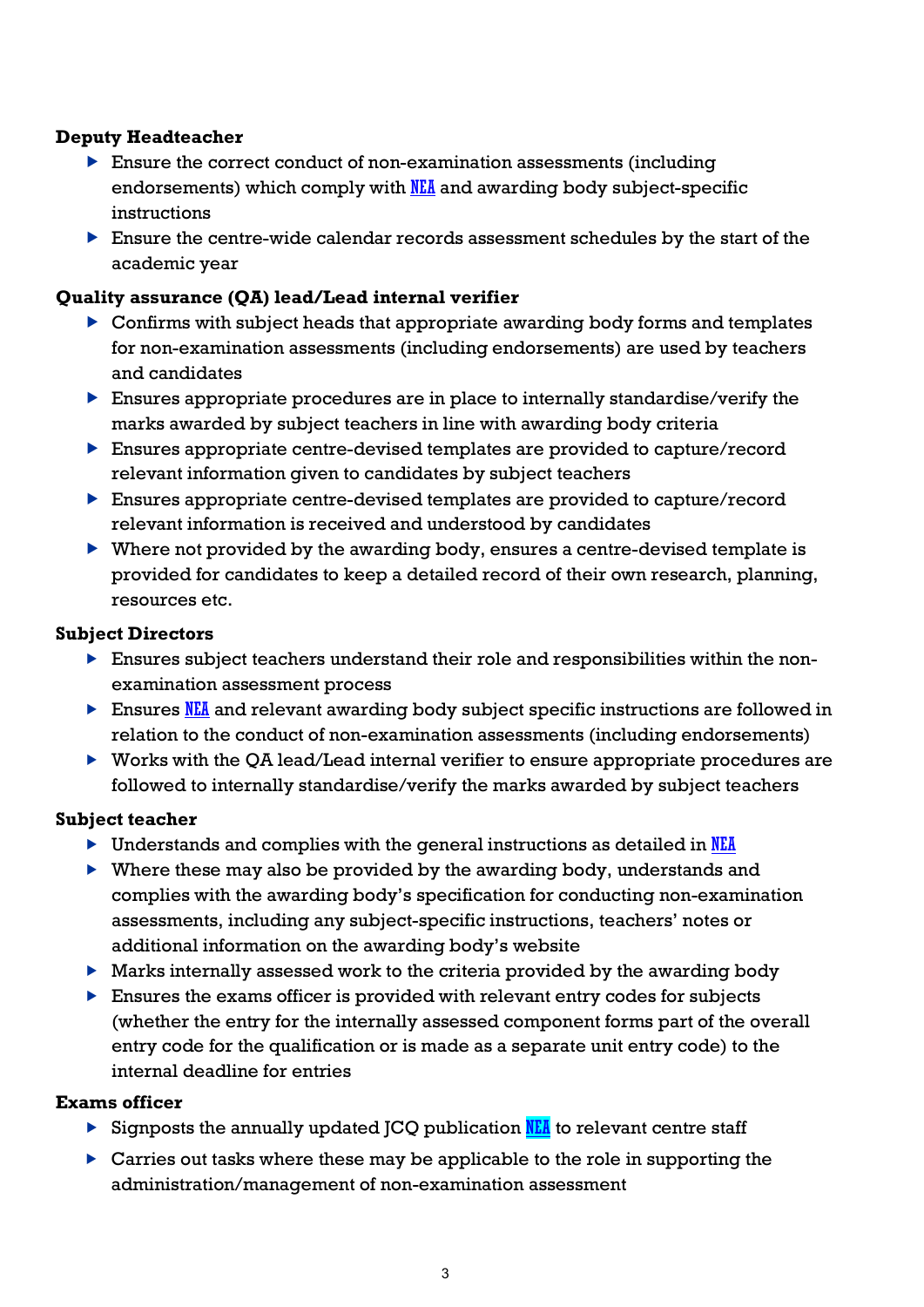#### **Task setting**

#### **Subject teacher**

- $\triangleright$  Selects tasks to be undertaken where a number of comparable tasks are provided by the awarding body OR designs tasks where this is permitted by criteria set out within the subject specification
- $\triangleright$  Makes candidates aware of the criteria used to assess their work

#### **Issuing of tasks**

#### **Subject teacher**

- Determines when set tasks are issued by the awarding body
- $\blacktriangleright$  Identifies date(s) when tasks should be taken by candidates
- Accesses set tasks in sufficient time to allow planning, resourcing and teaching and ensures that materials are stored securely at all times
- Ensures requirements for legacy specification tasks and new specification tasks are distinguished between

#### **Task taking**

#### **Supervision**

#### **Subject teacher**

- $\triangleright$  Checks the awarding body's subject-specific requirements ensuring candidates take tasks under the required conditions and supervision arrangements
- **Ensures there is sufficient supervision to enable the work of a candidate to be** authenticated
- $\triangleright$  Ensures there is sufficient supervision to ensure the work a candidate submits is their own
- $\triangleright$  Is confident where work may be completed outside of the centre without direct supervision, that the work produced is the candidate's own.
- Where candidates may work in groups, keeps a record of each candidate's contribution
- Ensures candidates are aware of the current JCQ documents Information for candidates nonexamination assessments and Information for candidates - Social Media
- Ensures candidates understand and comply with the regulations in relevant JCQ documents Information for candidates

#### **Advice and feedback**

- As relevant to the subject/component, advises candidates on relevant aspects before candidates begin working on a task
- Will not provide candidates with model answers or outlines/headings specific to the task
- When reviewing candidates' work, unless prohibited by the specification, provides oral and written advice at a general level to candidates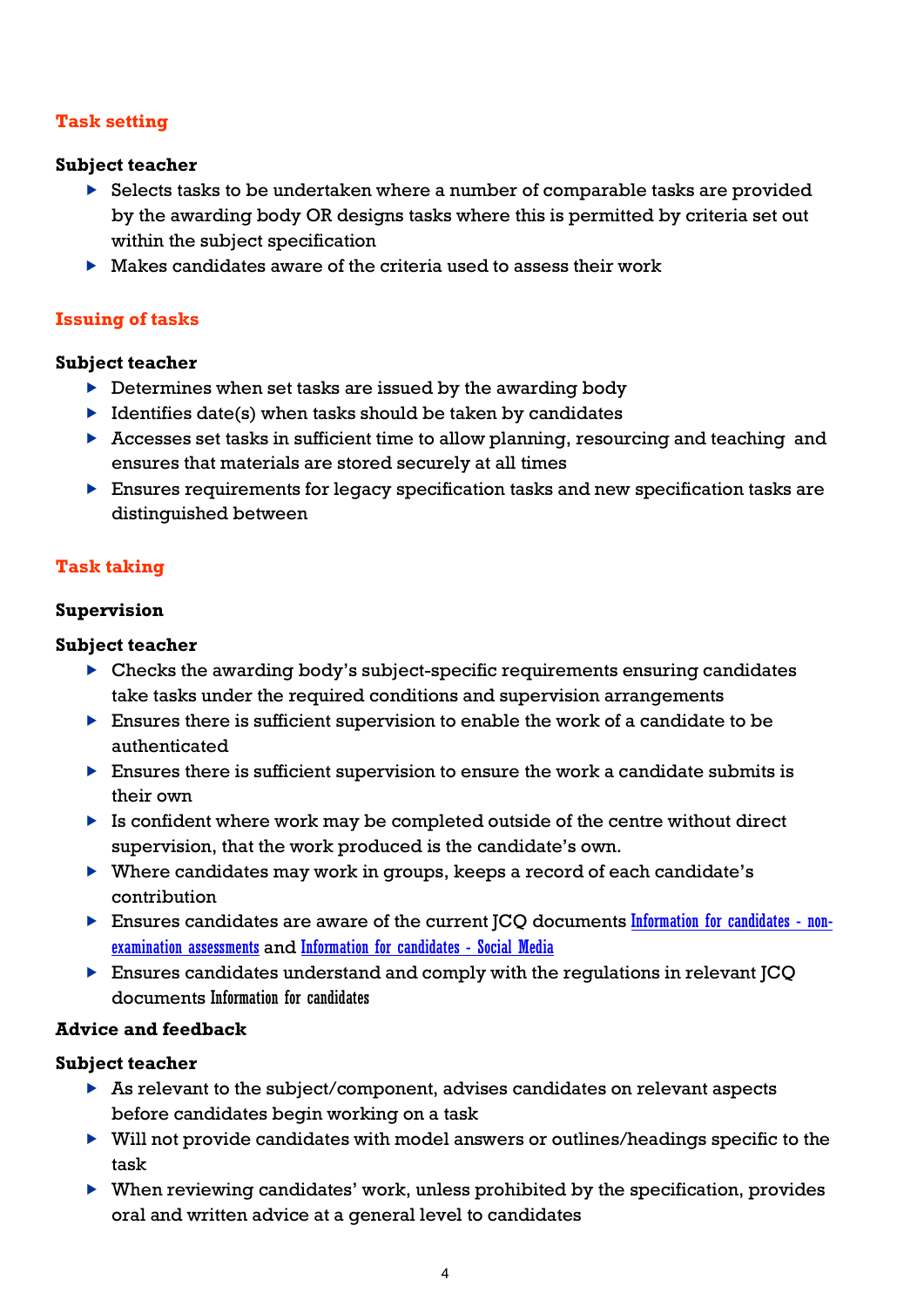- Allows candidates to revise and re-draft work after advice has been given at a general level
- Records any assistance given beyond general advice and takes it into account in the marking or submits it to the external examiner
- Ensures when work has been assessed, candidates are not allowed to revise it

## **Resources**

## **Subject teacher**

- Refers to the awarding body's specification and/or associated documentation to determine if candidates have restricted/unrestricted access to resources when planning and researching their tasks
- Ensures conditions for any formally supervised sessions are known and put in place
- Ensures appropriate arrangements are in place to keep the work to be assessed, and any preparatory work, secure between any formally supervised sessions, including work that is stored electronically
- **Ensures conditions for any formally supervised sessions are understood and** followed by candidates
- Ensures candidates understand that they are not allowed to introduce improved notes or new resources between formally supervised sessions
- **Ensures that where appropriate to include references, candidates keep a detailed** record of their own research, planning, resources etc.

## **Word and time limits**

## **Subject teacher**

 $\triangleright$  Refers to the awarding body's specification to determine where word and time limits apply/are mandatory

## **Collaboration and group work**

## **Subject teacher**

- $\blacktriangleright$  Unless stated otherwise in the awarding body's specification, and where appropriate, allows candidates to collaborate when carrying out research and preparatory work
- $\triangleright$  Ensures that it is possible to attribute assessable outcomes to individual candidates
- **Ensures that where an assignment requires written work to be produced, each** candidate writes up their own account of the assignment
- $\triangleright$  Assesses the work of each candidate individually

## **Authentication procedures**

- ▶ Where required by the awarding body's specification
	- ensures candidates sign a declaration confirming the work they submit for final assessment is their own unaided work
	- signs the teacher declaration of authentication confirming the requirements have been met
- $\triangleright$  Keeps signed candidate declarations on file until the deadline for requesting reviews of results has passed or until any appeal, malpractice or other results enquiry has been completed, whichever is later
- Provides signed candidate declarations where these may be requested by a  $ICQ$ Centre Inspector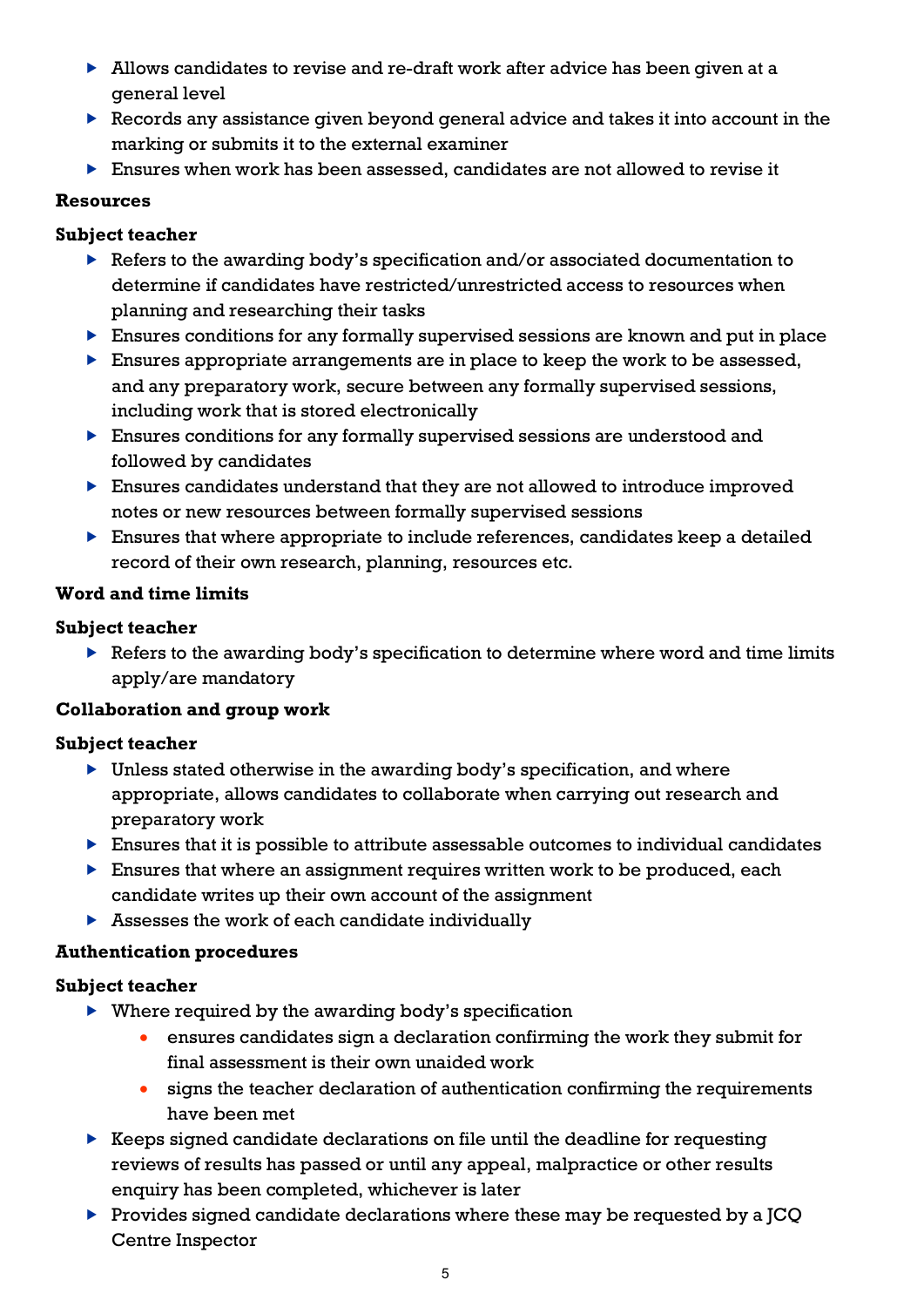$\triangleright$  Where there may be doubt about the authenticity of the work of a candidate or if malpractice is suspected, follows the authentication procedures and malpractice information in NEA and informs a Subject Director.

#### **Presentation of work**

#### **Subject teacher**

- Obtains informed consent at the beginning of the course from parents/carers if videos or photographs/images of candidates will be included as evidence of participation or contribution
- Instructs candidates to present work as detailed in  $N<sub>E</sub>$  unless the awarding body's specification gives different subject-specific instructions
- Instructs candidates to add their candidate number, centre number and the component code of the assessment as a header/footer on each page of their work

## **Keeping materials secure**

## **Subject teacher**

- $\triangleright$  When work is being undertaken by candidates under formal supervision, ensures work is securely stored between sessions (if more than one session)
- $\triangleright$  When work is submitted by candidates for final assessment, ensures work is securely stored
- $\triangleright$  Follows secure storage instructions as defined in NEA 4.8
- $\triangleright$  Takes sensible precautions when work is taken home for marking
- $\triangleright$  Stores internally assessed work, including the sample returned after awarding body moderation, securely until the closing date for reviews of results or until the outcome of a review or any subsequent appeal has been completed
- $\triangleright$  Reminds candidates of the need to keep their own work secure at all times and not share completed or partially completed work on-line, on social media or through any other means (the JCQ document Information for candidates – social media should be brought to the attention of candidates)
- $\triangleright$  Liaises with the IT Manager to ensure that appropriate arrangements are in place to restrict access between sessions to candidates' work where work is stored electronically

## **IT Manager**

 Ensures appropriate arrangements are in place to restrict access between sessions to candidates' work where work is stored electronically

## **Task marking – externally assessed components**

## **Conduct of externally assessed work**

- $\triangleright$  Liaises with the exams officer regarding the arrangements for any externally assessed components of a specification which must be conducted within a window of dates specified by the awarding body and according to JCQ Instructions for conducting examinations
- $\triangleright$  Liaises with the Visiting Examiner where this may be applicable to any externally assessed component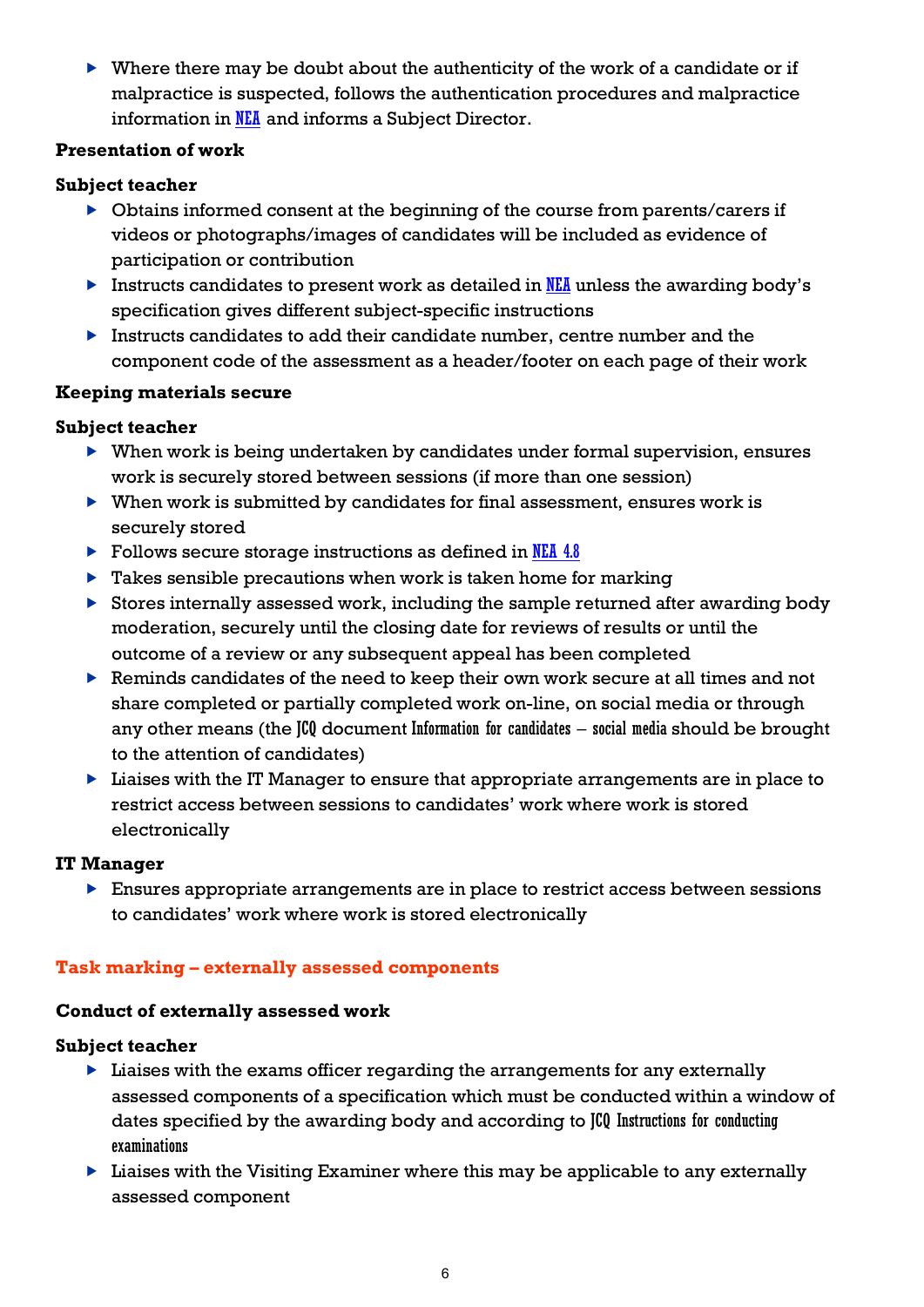- Arranges timetabling, rooming and invigilation where and if this is applicable to any externally assessed non-examination component of a specification
- Conducts the externally assessed component within the window specified by the awarding body and according to JCQ Instructions for conducting examinations

#### **Submission of work**

#### **Subject teacher**

 $\triangleright$  Provides the attendance register to a Visiting Examiner

#### **Exams officer**

- $\triangleright$  Provides the attendance register to the subject teacher where the component may be assessed by a Visiting Examiner
- **Ensures the awarding body's attendance register for any externally assessed** component is completed correctly to show candidates who are present and any who may be absent
- Where candidates' work must be despatched to an awarding body's examiner, ensures the completed attendance register accompanies the work and uses exam board packaging – making sure securely fastened
- $\triangleright$  Keeps a copy of the attendance register until after the deadline for reviews of results for the exam series
- $\triangleright$  Packages the work as required by the awarding body and attaches the examiner address label
- Despatches the work to the awarding body's instructions by the required deadline

## **Task marking – internally assessed components**

#### **Marking and annotation**

## **Head of centre**

 Ensures where a teacher teaches his/her own child, a conflict of interest is declared to the awarding body and the marked work of the child submitted for moderation, whether it is part of the moderation sample or not

## **Deputy Headteacher / Directors of Learning**

 Sets timescales for teachers to inform candidates of their centre-assessed marks that will allow sufficient time for a candidate to appeal an internal assessment decision/request a review of the centre's marking prior to the marks being submitted to the awarding body external deadline

- $\blacktriangleright$  Attends awarding body training as required to ensure familiarity with the mark scheme/marking process
- Marks candidates' work in accordance with the marking criteria provided by the awarding body
- Annotates candidates' work as required to facilitate internal standardisation of marking and enable external moderation to check that marking is in line with the assessment criteria
- $\triangleright$  Informs candidates of their marks which could be subject to change by the awarding body moderation process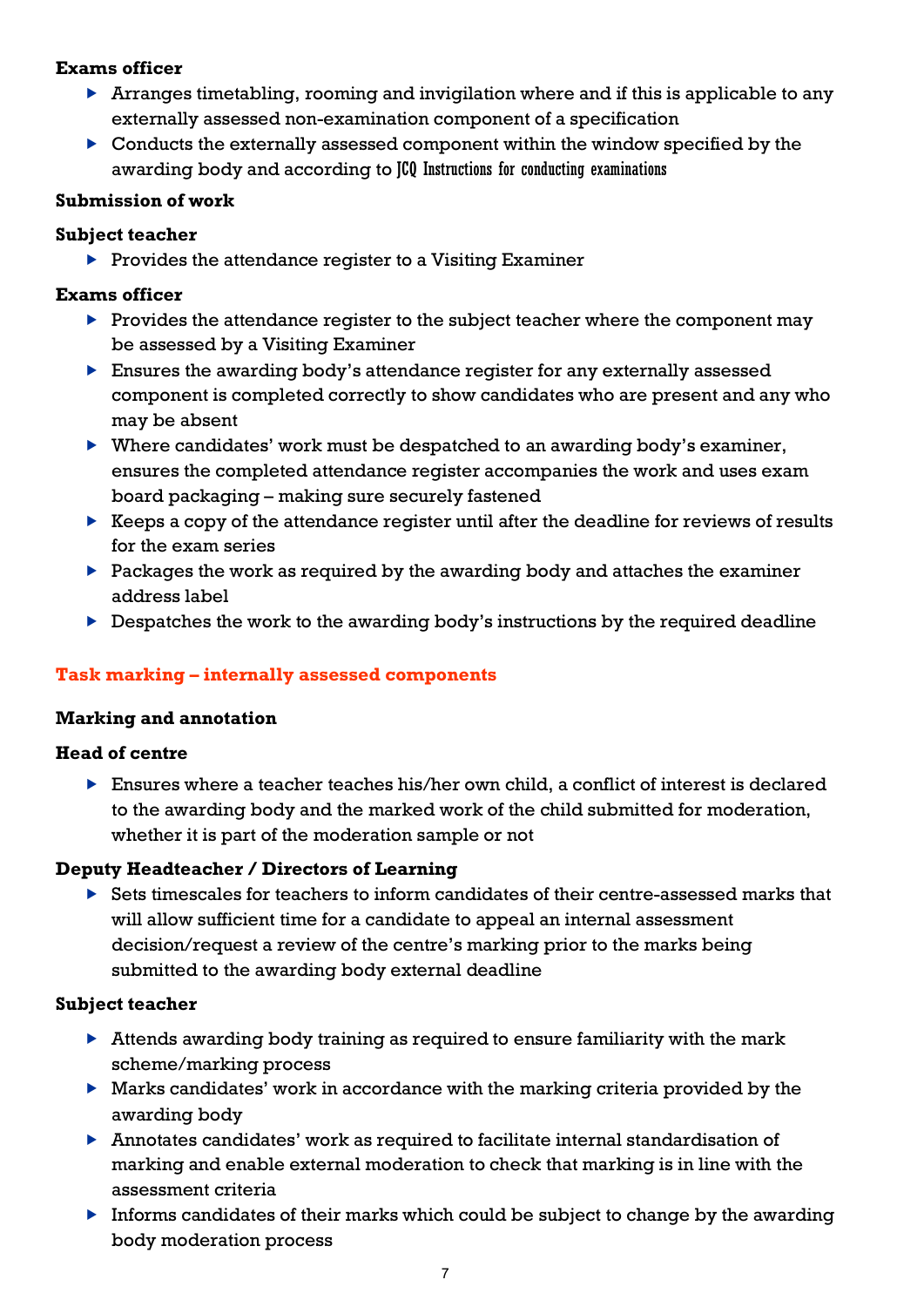Ensures candidates are informed to the timescale set by the subject lead or as indicated in the centre's *internal appeals procedure* to enable an internal appeal/request for a review of marking to be submitted by a candidate and the outcome known before final marks are submitted to the awarding body

## **Internal standardisation**

## **Quality assurance (QA) lead/Lead internal verifier**

- Ensures that internal standardisation of marks across assessors and teaching groups takes place as required and to sequence
- $\triangleright$  Supports staff not familiar with the mark scheme (e.g. NQTs, supply staff etc.)
- Ensures accurate internal standardisation for example by
	- obtaining reference materials at an early stage in the course
	- holding a preliminary trial marking session prior to marking
	- carrying out further trial marking at appropriate points during the marking period
	- after most marking has been completed, holds a further meeting to make final adjustments
	- making final adjustments to marks prior to submission
	- retaining work and evidence of standardisation
- Retains evidence that internal standardisation has been carried out

## **Subject teacher**

- Indicates on work (or cover sheet) the date of marking
- **Marks to common standards**
- Keeps candidates work secure until after the closing date for review of results for the series concerned or until any appeal, malpractice or other results enquiry has been completed, whichever is later

## **Submission of marks and work for moderation**

## **Directors of Learning / Exam Officer**

- Inputs and submits marks online, via the awarding body secure extranet site, keeping a record of the marks awarded, to the external deadline/Provides marks to the exams officer to the internal deadline
- $\triangleright$  Where responsible for marks input, ensures checks are made that marks for any additional candidates are submitted and ensures mark input is checked before submission to avoid transcription errors
- Submits the requested samples of candidates' work to the awarding body moderator by the external deadline, keeping a record of the work submitted/Provides the moderation sample to the exams officer to the internal deadline
- Ensures that where a candidate's work has been facilitated by a scribe or practical assistant, the relevant completed cover sheet is securely attached to the front of the work and sent to the moderator in addition to the sample requested
- $\blacktriangleright$  Ensures the moderator is provided with authentication of candidates' work, confirmation that internal standardisation has been undertaken and any other subject-specific information where this may be required

## **Exams officer**

 Mark amendments - Inputs and submits marks online, via the awarding body secure extranet site, keeping a record of the marks submitted, to the external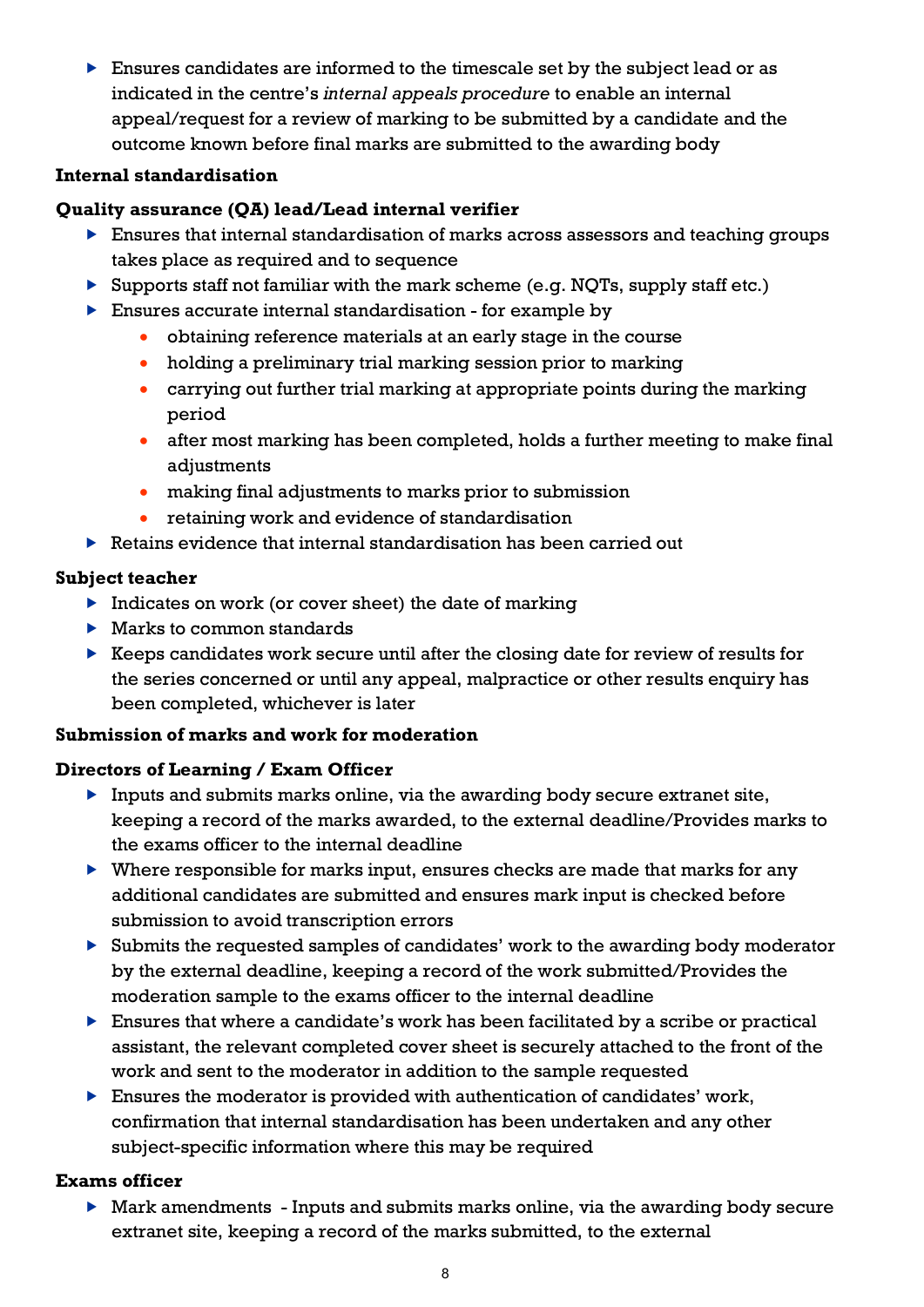deadline/Confirms with subject teachers that marks have been submitted to the awarding body deadline

- $\triangleright$  Where responsible for marks input, ensures checks are made that marks for any additional candidates are submitted and ensures mark input is checked before submission to avoid transcription errors
- $\triangleright$  Submits the requested samples of candidates' work to the moderator by the awarding body deadline, keeping a record of the work submitted/Confirms with Subject teacher that the moderation sample has been submitted to the awarding body deadline
- **Ensures that for postal moderation** 
	- work is dispatched in packaging provided by the awarding body
	- moderator label(s) provided by the awarding body are affixed to the packaging
	- proof of dispatch is obtained and kept on file until the successful issue of final results
- $\blacktriangleright$  Through the subject teacher, ensures the moderator is provided with authentication of candidates' work, confirmation that internal standardisation has been undertaken and any other subject-specific information where this may be required

## **Storage and retention of work after submission of marks**

## **Subject teacher**

- $\blacktriangleright$  Keeps a record of names and candidate numbers for candidates whose work was included in the moderation sample
- Retains all marked candidates' work (including any sample returned after moderation) under secure conditions for the required retention period
- **Takes steps to protect any work stored electronically from corruption and has a** back-up procedure in place
- Retains evidence of work where retention may be a problem (for example, photos of artefacts etc.)

## **Exams officer**

 Ensures any sample returned after moderation is kept in secure storage for the required retention period.

## **External moderation – the process**

## **Subject teacher**

- **Ensures that awarding body or its moderator receive the correct samples of** candidates' work
- Where relevant, liaises with the awarding body/moderator where the moderator visits the centre to mark the sample of work
- ▶ Complies with any request from the moderator for remaining work or further evidence of the centre's marking

## **External moderation – feedback**

## **Deputy Headteacher / Head of Centre**

- $\triangleright$  Checks the final moderated marks when issued to the centre when the results are published
- Checks moderator reports and ensures that any remedial action, if necessary, is undertaken before the next exam series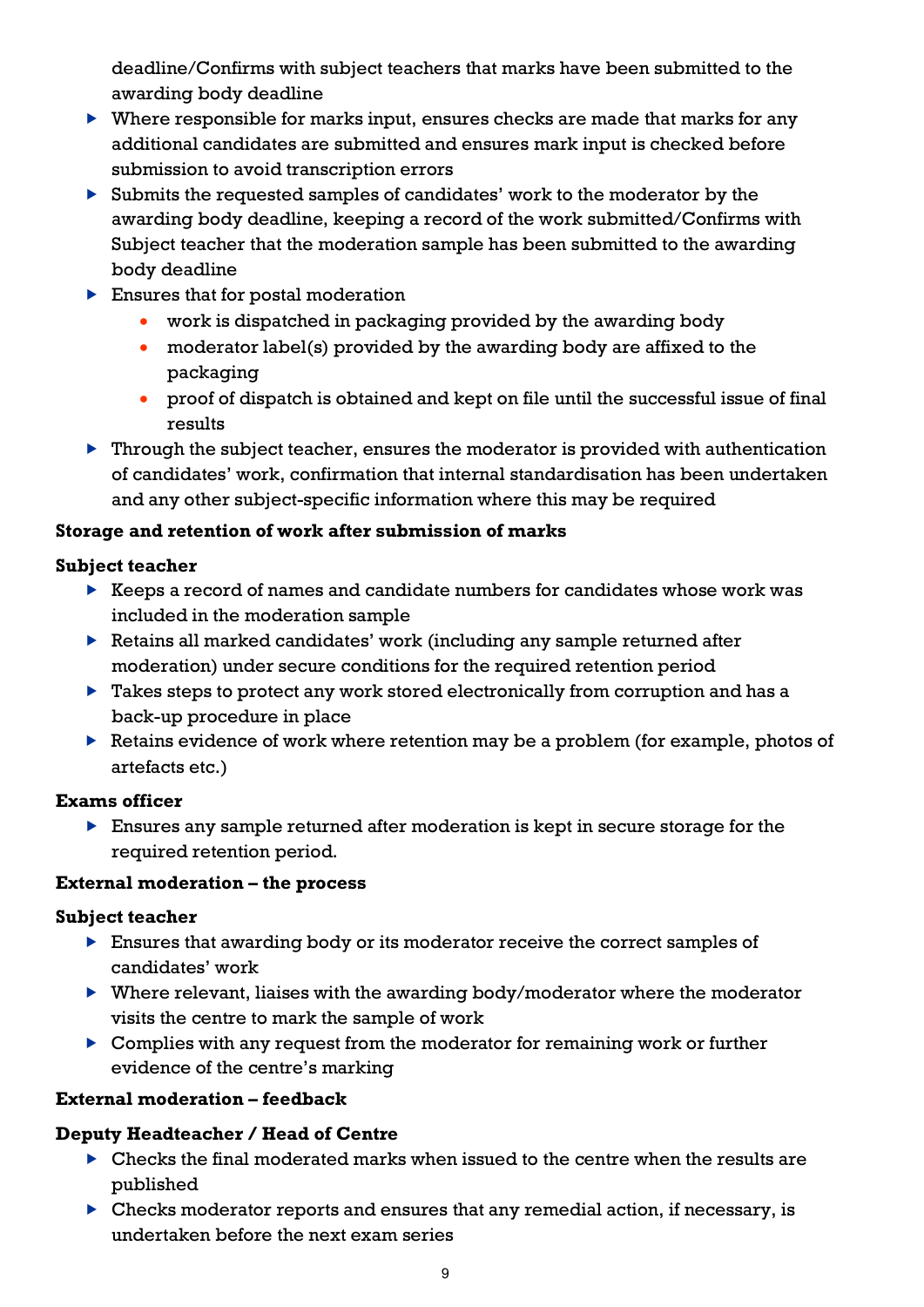- $\triangleright$  Accesses moderator reports to relevant staff
- **Takes remedial action, if necessary, where feedback may relate to centre** administration

#### **Access arrangements**

#### **Subject teacher**

 Works with the SENCo to ensure any access arrangements for eligible candidates are applied to assessments

## **Special educational needs coordinator (SENCo)**

- $\triangleright$  Follows the regulations and guidance in the  $|CQ|$  publication Access Arrangements and Reasonable Adjustments in relation to non-examination assessments including Reasonable Adjustments for GCE A-level sciences – Endorsement of practical skills
- $\triangleright$  Where arrangements do not undermine the integrity of the qualification and is the candidate's normal way of working, will ensure access arrangements are in place and awarding body approval, where required, has been obtained prior to assessments taking place
- $\blacktriangleright$  Makes subject teachers aware of any access arrangements for eligible candidates which need to be applied to assessments
- ▶ Works with subject teachers to ensure requirements for access arrangement candidates requiring the support of a facilitator in assessments are met
- Ensures that staff acting as an access arrangement facilitator are fully trained in their role

## **Special consideration and loss of work**

## **Subject teacher**

- Understands that a candidate may be eligible for special consideration in assessments in certain situations where a candidate is absent and/or produces a reduced quantity of work
- $\triangleright$  Liaises with the exams officer when special consideration may need to be applied for a candidate taking assessments
- $\triangleright$  Liaises with the exams officer to report loss of work to the awarding body

#### **Exams officer**

- Refers to/directs relevant staff to the  $|CQ|$  publication  $\overline{A}$  quide to the special consideration process
	- Where a candidate is eligible, submits an application for special consideration via the awarding body's secure extranet site to the prescribed timescale
	- Where application for special consideration via the awarding body's secure extranet site is not applicable, submits the required form to the awarding body to the prescribed timescale
	- Keeps required evidence on file to support the application
- Refers to/directs relevant staff to  $\frac{\Gamma_{\text{O}}}{\Gamma_{\text{O}}}$  =  $\frac{\Gamma_{\text{O}}}{\Gamma_{\text{O}}}$  and where applicable submits to the relevant awarding body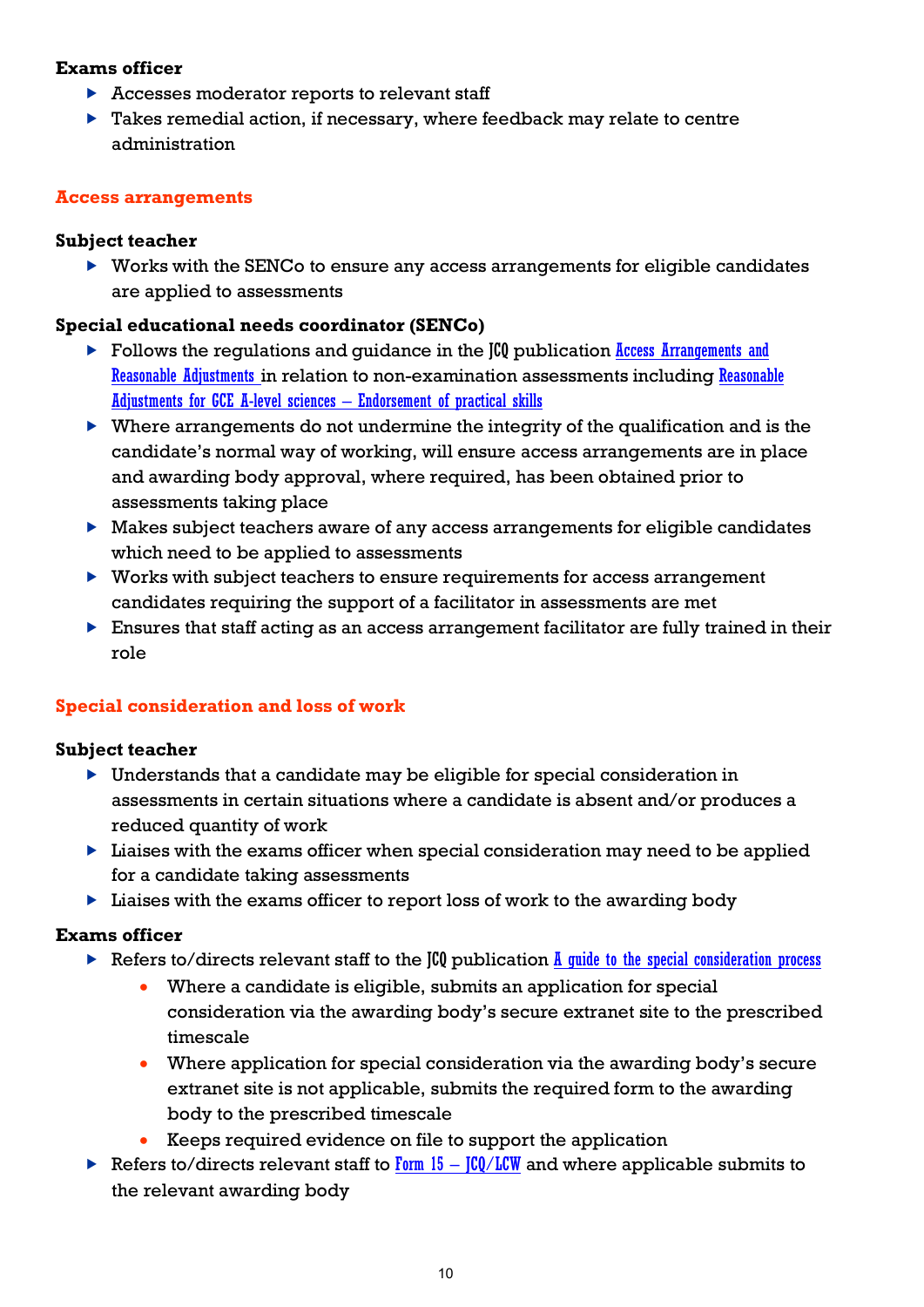## **Malpractice**

#### **Head of centre**

- Understands the responsibility to immediately report to the relevant awarding body any alleged, suspected or actual incidents of malpractice involving candidates, teachers, invigilators or other administrative staff
- **IS familiar with the JCQ publication Suspected Malpractice in Examinations and Assessments: Policies and** Procedures
- Ensures that those members of teaching staff involved in the direct supervision of candidates producing non-examination assessment are aware of the potential for malpractice and ensures that teaching staff are reminded that failure to report allegations of malpractice or suspected malpractice constitutes malpractice in itself

#### **Subject teacher**

- $\triangleright$  Is aware of the  $\lfloor \text{CQ} \rfloor$  Notice to Centres Sharing NEA material and candidates' work to mitigate against candidate and centre malpractice
- **Ensures candidates understand the JCQ document Information for candidates non-examination** assessments
- **Ensures candidates understand the JCQ document Information for candidates Social Media**
- Escalates and reports any alleged, suspected or actual incidents of malpractice involving candidates to the head of centre

#### **Exams officer**

- Signposts the JCQ publication Suspected Malpractice in Examinations and Assessments: Policies and Procedures to the head of centre
- Signposts the JCQ Notice to Centres Sharing NEA material and candidates' work to subject heads
- $\triangleright$  Signposts candidates to the relevant  $\lfloor \mathfrak{l} \mathfrak{l} \rfloor$  information for candidates documents
- Where required, supports the head of centre in investigating and reporting incidents of alleged, suspected or actual malpractice

## **Post-results services**

#### **Head of centre**

- $\triangleright$  Is familiar with the  $JQ$  publication Post-Results Services
- Ensures the centre's *internal appeals procedures* clearly detail the procedure to be followed by candidates (or their parents/carers) appealing against a centre decision not to support a review of results or an appeal

## **Deputy Headteacher / Directors of Learning**

Provides relevant support to subject teachers making decisions about reviews of results

- Provides advice and quidance to candidates on their results and the post-results services available
- $\triangleright$  Provides the exams officer with the original sample or relevant sample of candidates' work that may be required for a review of moderation to the internal deadline
- $\triangleright$  Supports the exams officer in collecting candidate consent where required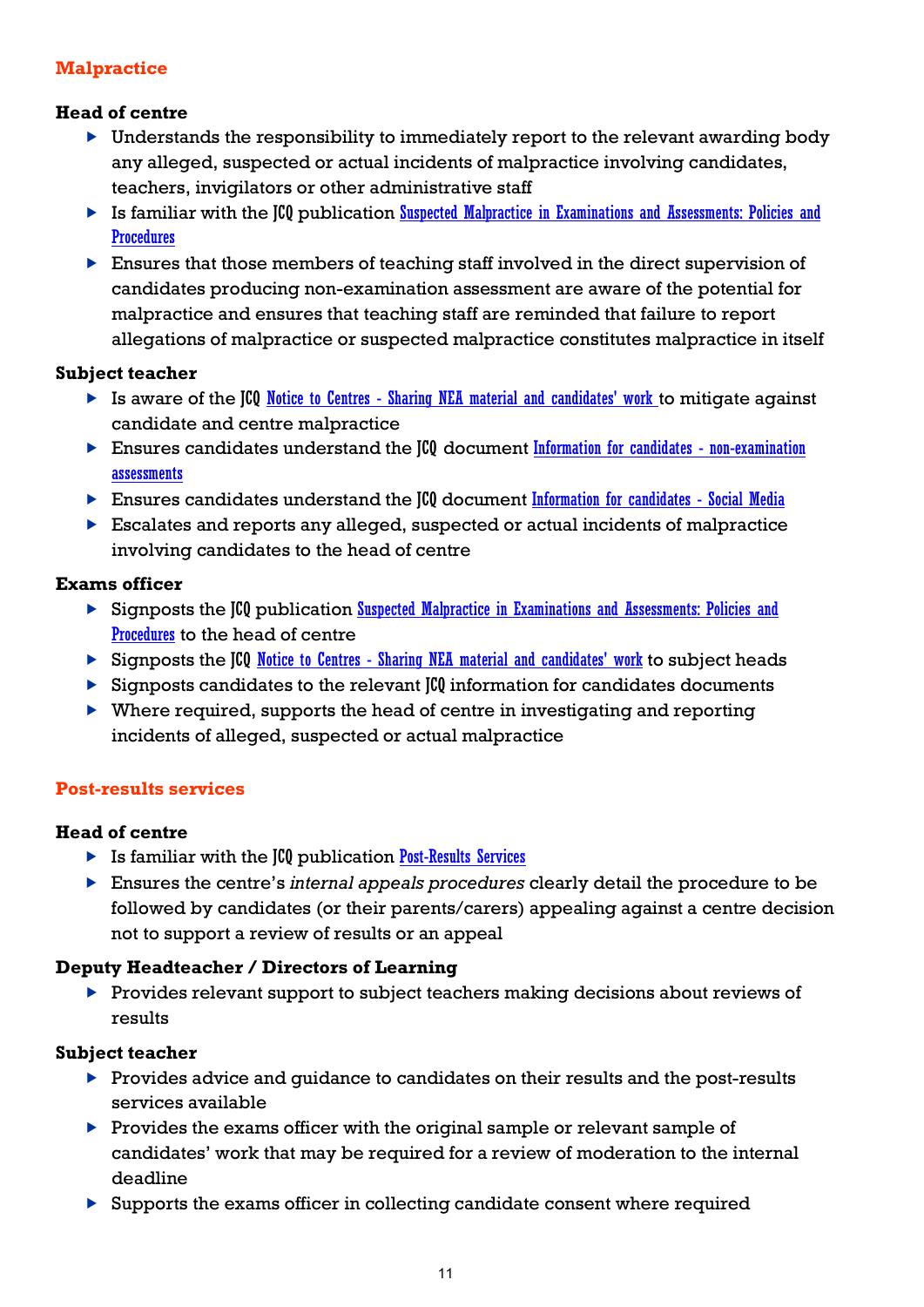- $\blacktriangleright$  Is aware of the individual post-results services available for externally assessed and internally assessed components of non-examination assessments as detailed in the JCQ publication **Post-Results Services** (Information and guidance to centres...)
- Provides/signposts relevant centre staff and candidates to post-results services information
- Ensures any requests for post-results services that are available to non-examination assessments are submitted online via the awarding body secure extranet site to deadline
- $\blacktriangleright$  Collects candidate consent where required

## **Spoken Language Endorsement for GCSE English Language specifications designed for use in England**

#### **Head of centre**

**Provides a signed declaration as part of the National Centre Number Register** Annual Update, that all reasonable steps have been or will be taken to ensure that all candidates at the centre have had, or will have, the opportunity to undertake the Spoken Language endorsement

#### **Quality assurance (QA) lead/Lead internal verifier**

- Ensures the appropriate arrangements are in place for internal standardisation of assessments
- $\blacktriangleright$

#### **Directors of Learning**

- Confirms understanding of the *Spoken Language Endorsement for GCSE English Language specifications designed for use in England* and ensures any relevant JCQ/awarding body instructions are followed
- **Ensures the required task setting and task taking instructions are followed by** subject teachers
- **Ensures subject teachers assess candidates, either live or from recordings, using the** common assessment criteria
- Ensures for monitoring purposes, audio-visual recordings of the presentations of a sample of candidates are provided

- **Ensures all the requirements in relation to the endorsement are known and** understood
- $\triangleright$  Follows the required task setting and task taking instructions
- Assesses candidates, either live or from recordings, using the common assessment criteria
- $\triangleright$  Provides audio-visual recordings of the presentations of a sample of candidates for monitoring purposes
- Follows the awarding body's instructions for the submission of grades (*Pass, Merit, Distinction* or *Not Classified*) and the storage and submission of recordings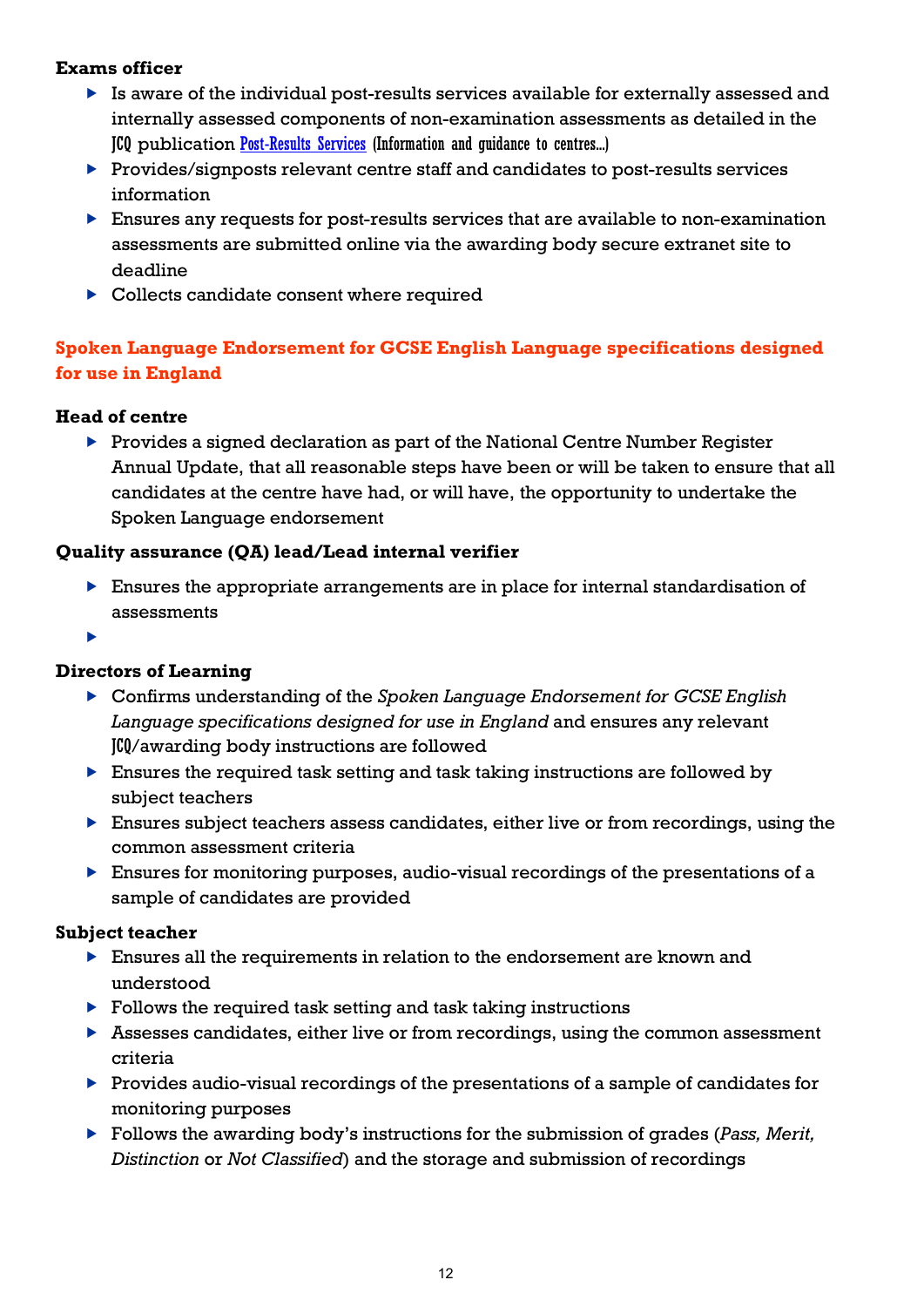$\triangleright$  Follows the awarding body's instructions for the submission of grades and recordings

## **Qualification/Subject specific additional information**

This section provides additional information/procedures for planning and managing nonexamination assessments in specific subjects of qualifications.

#### **GCSE – Computer Science**

2019/20, grades will be based on exam performance alone – the programming project task does not contribute to the grade but must still be undertaken by candidates.

- Director of Learning will ensure that candidates are given 20 hours of classroom time to complete the task set by the awarding body.
- Subject teacher will ensure that samples of candidates work and all relevant paperwork are provided to the EO to be sent to the awarding body for monitoring purposes to the internal deadline.

## **GCSE – Art & Design**

- $\triangleright$  Director of Learning will ensure that candidates are given 10 hours of classroom time to complete the task set by the awarding body.
- Subject teacher will ensure that samples of candidates work and all relevant paperwork are available for the visiting moderator of the awarding body by the deadline.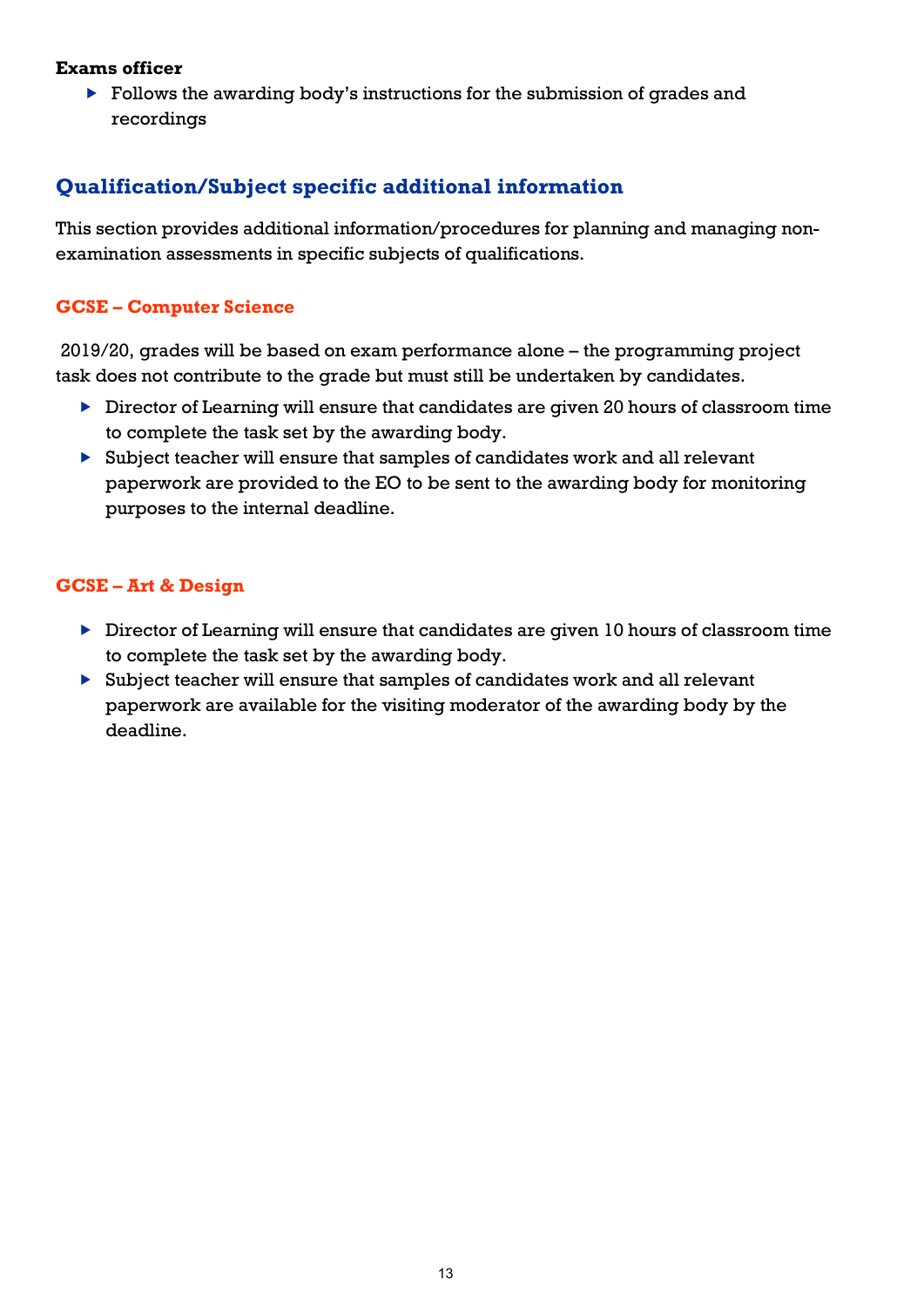## **Management of issues and potential risks associated with nonexamination assessments**

| Issue/Risk                                                                                                                                                                    | Centre actions to manage issue/mitigate risk                                                                                                                                                                                                                                                                                                           | <b>Action</b> by                                                   |
|-------------------------------------------------------------------------------------------------------------------------------------------------------------------------------|--------------------------------------------------------------------------------------------------------------------------------------------------------------------------------------------------------------------------------------------------------------------------------------------------------------------------------------------------------|--------------------------------------------------------------------|
| <b>Task setting</b>                                                                                                                                                           |                                                                                                                                                                                                                                                                                                                                                        |                                                                    |
| Awarding body set task: IT<br>failure/corruption of task<br>details where set task details<br>accessed from the awarding<br>body online                                       | Awarding body key date for accessing/downloading set task<br>noted prior to start of course<br>IT systems checked prior to key date<br>Alternative IT system used to gain access<br>Awarding body contacted to request direct email of task details                                                                                                    | EO / IT<br><b>SUPPORT</b>                                          |
| Centre set task: Subject<br>teacher fails to meet the<br>assessment criteria as detailed<br>in the specification                                                              | Ensures that subject teachers access awarding body training<br>information, practice materials etc.<br>Records confirmation that subject teachers understand the task<br>setting arrangements as defined in the awarding body's<br>specification<br>Samples assessment criteria in the centre set task                                                 | Director of<br>Learning                                            |
| Candidates do not understand<br>the marking criteria and what<br>they need to do to gain credit                                                                               | A simplified version of the awarding body's marking criteria<br>described in the specification that is not specific to the work of an<br>individual candidate or group of candidates is produced for<br>candidates<br>Records confirm all candidates understand the marking criteria<br>Candidates confirm/record they understand the marking criteria | Director of<br>Learning                                            |
| Subject teacher long term<br>absence during the task setting<br>stage                                                                                                         | See centre's exam contingency plan - Teaching staff extended<br>absence at key points in the exam cycle                                                                                                                                                                                                                                                | Director of<br>Learning /<br>Senior Director                       |
| <b>Issuing of tasks</b>                                                                                                                                                       |                                                                                                                                                                                                                                                                                                                                                        |                                                                    |
| Task for legacy specification<br>given to candidates<br>undertaking new specification                                                                                         | Ensures subject teachers take care to distinguish between<br>requirements/tasks for legacy specifications and<br>requirements/tasks for new specifications<br>Awarding body guidance sought where this issue remains<br>unresolved                                                                                                                     | Director of<br>Learning                                            |
| Awarding body set task not<br>issued to candidates on time                                                                                                                    | Awarding body key date for accessing set task as detailed in the<br>specification noted prior to start of course<br>Course information issued to candidates contains details when set<br>task will be issued and needs to be completed by<br>Set task accessed well in advance to allow time for planning,<br>resourcing and teaching                  | Director of<br>Learning                                            |
| The wrong task is given to<br>candidates                                                                                                                                      | Ensures course planning and information taken from the<br>awarding body's specification confirms the correct task will be<br><i>issued to candidates</i><br>Awarding body guidance sought where this issue remains<br>unresolved                                                                                                                       | Director of<br>Learning<br>Exam Officer                            |
| Subject teacher long term<br>absence during the issuing of<br>tasks stage                                                                                                     | See centre's exam contingency plan - Teaching staff extended<br>absence at key points in the exam cycle                                                                                                                                                                                                                                                | Director of<br>Learning                                            |
| A candidate (or parent/carer)<br>expresses concern about<br>safequarding, confidentiality or<br>faith in undertaking a task such<br>as a presentation that may be<br>recorded | Ensures the candidate's presentation does not form part of the<br>sample which will be recorded<br>Contacts the awarding body at the earliest opportunity where<br>unable to record the required number of candidates for the<br>monitoring sample                                                                                                     | Deputy<br>Headteacher<br>Exam Officer                              |
| <b>Task taking</b>                                                                                                                                                            |                                                                                                                                                                                                                                                                                                                                                        |                                                                    |
| <b>Supervision</b>                                                                                                                                                            |                                                                                                                                                                                                                                                                                                                                                        |                                                                    |
| Planned assessments clash<br>with other centre or candidate<br>activities                                                                                                     | Assessment plan identified for the start of the course<br>Assessment dates/periods included in centre wide calendar                                                                                                                                                                                                                                    | Director of<br>Learning to<br>liaise with<br>Deputy<br>Headteacher |
| Rooms or facilities inadequate<br>for candidates to take tasks<br>under appropriate supervision                                                                               | Timetabling organised to allocate appropriate rooms and IT<br>facilities for the start of the course                                                                                                                                                                                                                                                   | Exam Officer /<br>Director of                                      |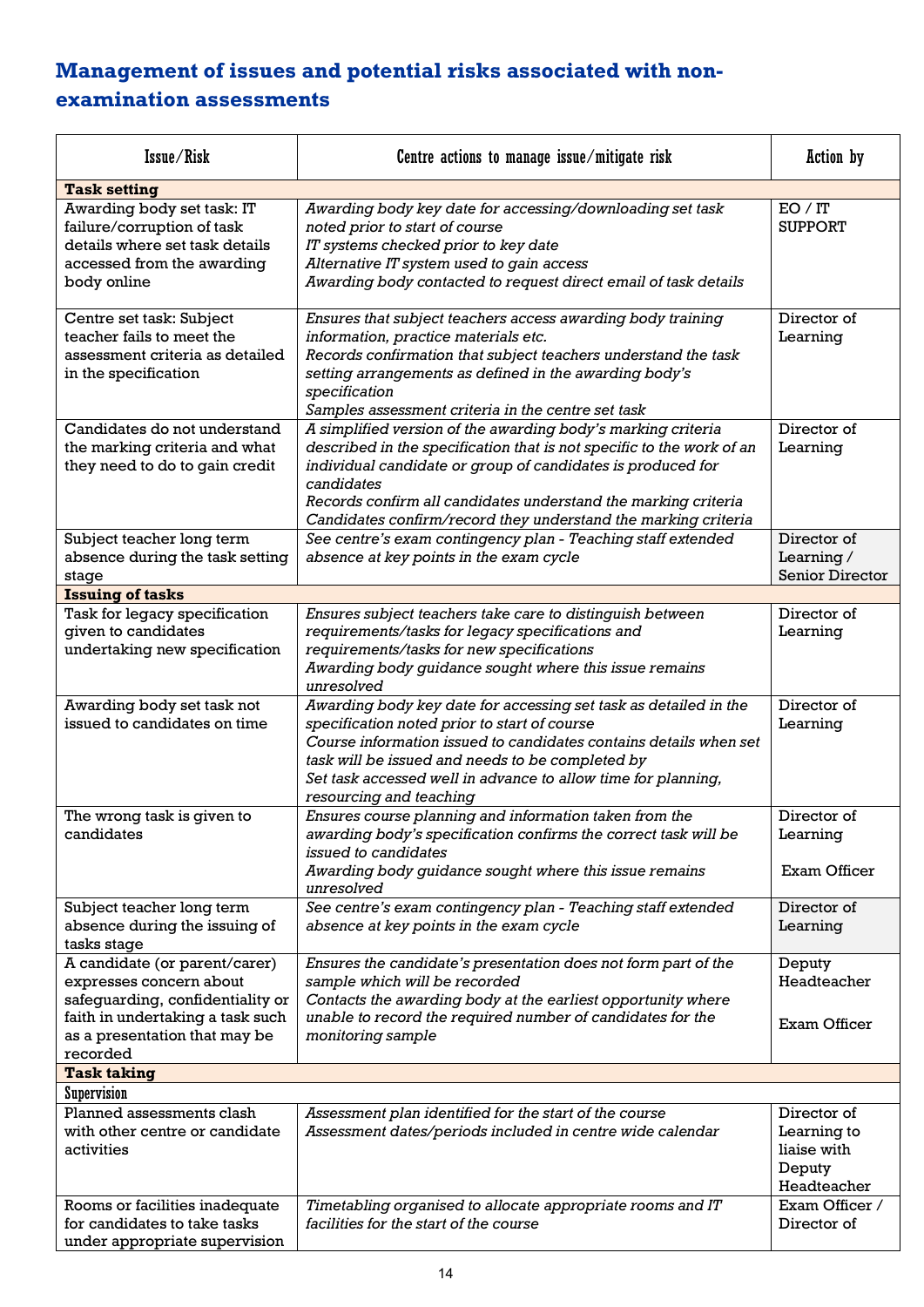|                                                                                                                                                                     | Staggered sessions arranged where IT facilities insufficient for<br>number of candidates<br>Whole cohort to undertake written task in large exam venue at the<br>same time (exam conditions do not apply)                                                                                                                                                                                                                                                                                                                                                                      | Learning / IT<br>support                        |
|---------------------------------------------------------------------------------------------------------------------------------------------------------------------|--------------------------------------------------------------------------------------------------------------------------------------------------------------------------------------------------------------------------------------------------------------------------------------------------------------------------------------------------------------------------------------------------------------------------------------------------------------------------------------------------------------------------------------------------------------------------------|-------------------------------------------------|
| Insufficient supervision of<br>candidates to enable work to<br>be authenticated                                                                                     | Confirm subject teachers are aware of and follow the current JCQ<br>publication Instructions for conducting non-examination<br>assessments and any other specific instructions detailed in the<br>awarding body's specification in relation to the supervision of<br>candidates                                                                                                                                                                                                                                                                                                | Director of<br>Learning                         |
|                                                                                                                                                                     | Confirm subject teachers understand their role and<br>responsibilities as detailed in the centre's non-examination<br>assessment policy                                                                                                                                                                                                                                                                                                                                                                                                                                        | Exam Officer                                    |
| A candidate is suspected of                                                                                                                                         | Instructions and processes in the current JCQ publication                                                                                                                                                                                                                                                                                                                                                                                                                                                                                                                      | <b>Head of Centre</b>                           |
| malpractice prior to submitting<br>their work for assessment                                                                                                        | Instructions for conducting non-examination assessments (section<br>9 Malpractice) are followed<br>An internal investigation and where appropriate internal<br>disciplinary procedures are followed                                                                                                                                                                                                                                                                                                                                                                            | <b>Head of Centre</b><br>$/$ EO                 |
| Access arrangements were not<br>put in place for an assessment<br>where a candidate is approved<br>for arrangements                                                 | Relevant staff are signposted to the JCQ publication A guide to the<br>special consideration process (section 2), to determine the<br>process to be followed to apply for special consideration for the<br>candidate                                                                                                                                                                                                                                                                                                                                                           |                                                 |
|                                                                                                                                                                     | <b>Advice and feedback</b>                                                                                                                                                                                                                                                                                                                                                                                                                                                                                                                                                     |                                                 |
| Candidate claims appropriate<br>advice and feedback not given<br>by subject teacher prior to<br>starting on their work                                              | Ensures a centre-wide process is in place for subject teachers to<br>record all information provided to candidates before work begins<br>as part of the centre's quality assurance procedures<br>Regular monitoring of subject teacher completed records and<br>sign-off to confirm monitoring activity                                                                                                                                                                                                                                                                        | Directors of<br>Learning                        |
|                                                                                                                                                                     | Full records kept detailing all information and advice given to<br>candidates prior to starting on their work as appropriate to the<br>subject and component<br>Candidate confirms/records advice and feedback given prior to                                                                                                                                                                                                                                                                                                                                                  | Subject<br>Teacher                              |
|                                                                                                                                                                     | starting on their work                                                                                                                                                                                                                                                                                                                                                                                                                                                                                                                                                         |                                                 |
| Candidate claims no advice<br>and feedback given by subject<br>teacher during the task-taking<br>stage                                                              | Ensures a centre-wide process is in place for subject teachers to<br>record all advice and feedback provided to candidates during the<br>task-taking stage as part of the centre's quality assurance<br>procedures<br>Regular monitoring of subject teacher completed records and<br>sign-off to confirm monitoring activity<br>Full records kept detailing all advice and feedback given to<br>candidates during the task-taking stage as appropriate to the<br>subject and component<br>Candidate confirms/records advice and feedback given during<br>the task-taking stage | Director of<br>Learning /<br>Subject<br>Teacher |
| A third party claims that<br>assistance was given to<br>candidates by the subject<br>teacher over and above that<br>allowed in the regulations and<br>specification | An investigation is conducted; candidates and subject teacher are<br>interviewed and statements recorded where relevant<br>Records as detailed above are provided to confirm all assistance<br>given<br>Where appropriate, a suspected malpractice report is submitted<br>to the awarding body                                                                                                                                                                                                                                                                                 | <b>Head of Centre</b>                           |
| Candidate does not reference                                                                                                                                        | Candidate is advised at a general level to reference information                                                                                                                                                                                                                                                                                                                                                                                                                                                                                                               | Director of                                     |
| information from published<br>source                                                                                                                                | before work is submitted for formal assessment<br>Candidate is again referred to the JCQ document Information for                                                                                                                                                                                                                                                                                                                                                                                                                                                              | Learning                                        |
|                                                                                                                                                                     | candidates: non-examination assessments<br>Candidate's detailed record of his/her own research, planning,<br>resources etc. is regularly checked to ensure continued<br>completion                                                                                                                                                                                                                                                                                                                                                                                             | Exam Officer                                    |
| Candidate does not set out<br>references as required                                                                                                                | Candidate is advised at a general level to review and re-draft the<br>set out of references before work is submitted for formal<br>assessment<br>Candidate is again referred to the JCQ document Information for                                                                                                                                                                                                                                                                                                                                                               | Subject<br>Teacher                              |
|                                                                                                                                                                     | candidates: non-examination assessments                                                                                                                                                                                                                                                                                                                                                                                                                                                                                                                                        |                                                 |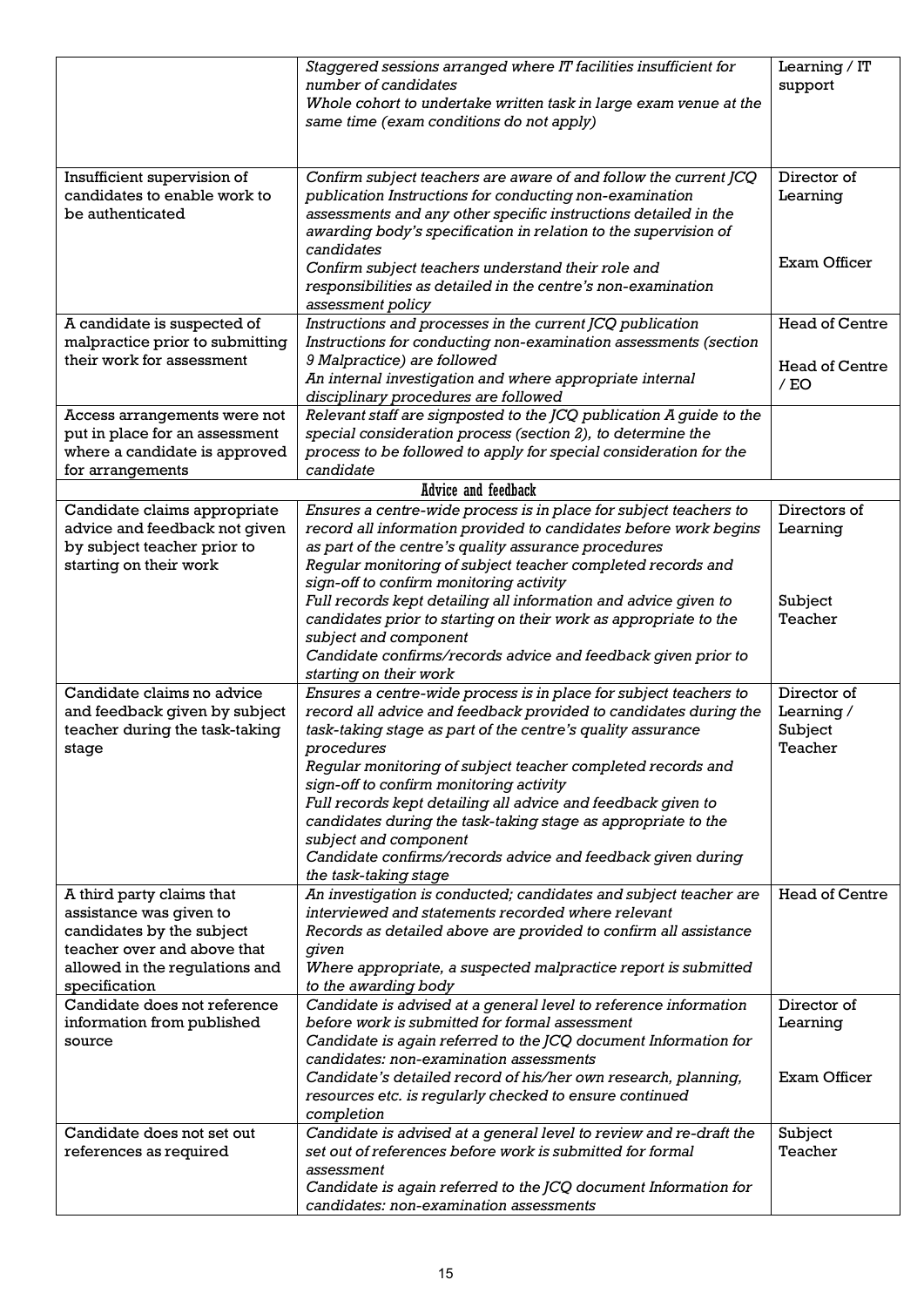| resources etc. is regularly checked to ensure continued<br>completion<br>A separate supervised session(s) is arranged for the candidate to<br>Director of<br>Candidate joins the course late<br>after formally supervised task<br>Learning<br>catch up<br>taking has started<br>Exam Officer<br>Candidate moves to another<br>Awarding body guidance is sought to determine what can be<br>done depending on the stage at which the move takes place<br>centre during the course<br>Exam Officer<br>The awarding body specification is checked to determine if the<br>An excluded pupil wants to<br>complete his/her non-<br>specification is available to a candidate outside mainstream<br>examination assessment(s)<br>education<br>Subject<br>If so, arrangements for supervision, authentication and marking<br>are made separately for the candidate<br>Teacher<br><b>Resources</b><br>Preparatory notes and the work to be assessed are collected in<br>Subject<br>A candidate augments notes<br>and resources between<br>Teacher<br>and kept secure between formally supervised sessions<br>formally supervised sessions<br>Where memory sticks are used by candidates, these are collected<br>in and kept secure between formally supervised sessions<br>IT Support<br>Where work is stored on the centre's network, access for<br>candidates is restricted between formally supervised sessions<br>A candidate fails to<br>Subject<br>Candidate's detailed record of his/her own research, planning,<br>Teacher /<br>acknowledge sources on work<br>resources etc. is checked to confirm all the sources used,<br>that is submitted for<br>Director of<br>including books, websites and audio/visual resources<br>Awarding body guidance is sought on whether the work of the<br>Learning<br>assessment<br>candidate should be marked where candidate's detailed records<br>acknowledges sources appropriately<br>Where confirmation is unavailable from candidate's records,<br>awarding body guidance is sought and/or a mark of zero is<br>submitted to the awarding body for the candidate<br>Word and time limits<br>Director of<br>A candidate is penalised by the<br>Records confirm the awarding body specification has been<br>awarding body for exceeding<br>checked to determine if word or time limits are mandatory<br>Learning<br>word or time limits<br>Where limits are for guidance only, candidates are discouraged<br>from exceeding them<br>Candidates confirm/record any information provided to them on<br>word or time limits is known and understood<br>Collaboration and group work<br>Records confirm the awarding body specification has been<br>Director of<br>Candidates have worked in<br>groups where the awarding<br>checked to determine if group work is permitted<br>Learning<br>body specification states this is<br>Awarding body guidance sought where this issue remains<br>not permitted<br>unresolved<br><b>Authentication procedures</b><br>A teacher has doubts about the<br>Records confirm subject staff have been made aware of the JCQ<br>EO to email<br>document Teachers sharing assessment material and candidates'<br>doc at start of<br>authenticity of the work<br>submitted by a candidate for<br>work<br>new term<br>internal assessment<br>Records confirm that candidates have been issued with the<br>current JCQ document Information for candidates: non-<br>examination assessments<br>Candidate plagiarises other<br>Director of<br>Candidates confirm/record that they understand what they need<br>material<br>Learning<br>to do to comply with the regulations for non-examination<br>assessments as outlined in the JCQ document Information for<br>candidates: non-examination assessments<br>The candidate's work is not accepted for assessment<br>A mark of zero is recorded and submitted to the awarding body<br>Records confirm that candidates have been issued with the<br>Candidate does not sign their<br>authentication<br>current JCQ document Information for candidates: non-<br>statement/declaration<br>examination assessments<br>Candidates confirm/record they understand what they need to do<br>to comply with the regulations as outlined in the JCQ document<br>Information for candidates: non-examination assessments<br>Subject<br>Declaration is checked for signature before accepting the work of<br>Teacher<br>a candidate for formal assessment | Candidate's detailed record of his/her own research, planning, |  |
|-------------------------------------------------------------------------------------------------------------------------------------------------------------------------------------------------------------------------------------------------------------------------------------------------------------------------------------------------------------------------------------------------------------------------------------------------------------------------------------------------------------------------------------------------------------------------------------------------------------------------------------------------------------------------------------------------------------------------------------------------------------------------------------------------------------------------------------------------------------------------------------------------------------------------------------------------------------------------------------------------------------------------------------------------------------------------------------------------------------------------------------------------------------------------------------------------------------------------------------------------------------------------------------------------------------------------------------------------------------------------------------------------------------------------------------------------------------------------------------------------------------------------------------------------------------------------------------------------------------------------------------------------------------------------------------------------------------------------------------------------------------------------------------------------------------------------------------------------------------------------------------------------------------------------------------------------------------------------------------------------------------------------------------------------------------------------------------------------------------------------------------------------------------------------------------------------------------------------------------------------------------------------------------------------------------------------------------------------------------------------------------------------------------------------------------------------------------------------------------------------------------------------------------------------------------------------------------------------------------------------------------------------------------------------------------------------------------------------------------------------------------------------------------------------------------------------------------------------------------------------------------------------------------------------------------------------------------------------------------------------------------------------------------------------------------------------------------------------------------------------------------------------------------------------------------------------------------------------------------------------------------------------------------------------------------------------------------------------------------------------------------------------------------------------------------------------------------------------------------------------------------------------------------------------------------------------------------------------------------------------------------------------------------------------------------------------------------------------------------------------------------------------------------------------------------------------------------------------------------------------------------------------------------------------------------------------------------------------------------------------------------------------------------------------------------------------------------------------------------------------------------------------------------------------------------------------------------------------------------------------------------------------------------------------------------------------------------------------------------------------------------------------------------------------------------------------------------|----------------------------------------------------------------|--|
|                                                                                                                                                                                                                                                                                                                                                                                                                                                                                                                                                                                                                                                                                                                                                                                                                                                                                                                                                                                                                                                                                                                                                                                                                                                                                                                                                                                                                                                                                                                                                                                                                                                                                                                                                                                                                                                                                                                                                                                                                                                                                                                                                                                                                                                                                                                                                                                                                                                                                                                                                                                                                                                                                                                                                                                                                                                                                                                                                                                                                                                                                                                                                                                                                                                                                                                                                                                                                                                                                                                                                                                                                                                                                                                                                                                                                                                                                                                                                                                                                                                                                                                                                                                                                                                                                                                                                                                                                                                             |                                                                |  |
|                                                                                                                                                                                                                                                                                                                                                                                                                                                                                                                                                                                                                                                                                                                                                                                                                                                                                                                                                                                                                                                                                                                                                                                                                                                                                                                                                                                                                                                                                                                                                                                                                                                                                                                                                                                                                                                                                                                                                                                                                                                                                                                                                                                                                                                                                                                                                                                                                                                                                                                                                                                                                                                                                                                                                                                                                                                                                                                                                                                                                                                                                                                                                                                                                                                                                                                                                                                                                                                                                                                                                                                                                                                                                                                                                                                                                                                                                                                                                                                                                                                                                                                                                                                                                                                                                                                                                                                                                                                             |                                                                |  |
|                                                                                                                                                                                                                                                                                                                                                                                                                                                                                                                                                                                                                                                                                                                                                                                                                                                                                                                                                                                                                                                                                                                                                                                                                                                                                                                                                                                                                                                                                                                                                                                                                                                                                                                                                                                                                                                                                                                                                                                                                                                                                                                                                                                                                                                                                                                                                                                                                                                                                                                                                                                                                                                                                                                                                                                                                                                                                                                                                                                                                                                                                                                                                                                                                                                                                                                                                                                                                                                                                                                                                                                                                                                                                                                                                                                                                                                                                                                                                                                                                                                                                                                                                                                                                                                                                                                                                                                                                                                             |                                                                |  |
|                                                                                                                                                                                                                                                                                                                                                                                                                                                                                                                                                                                                                                                                                                                                                                                                                                                                                                                                                                                                                                                                                                                                                                                                                                                                                                                                                                                                                                                                                                                                                                                                                                                                                                                                                                                                                                                                                                                                                                                                                                                                                                                                                                                                                                                                                                                                                                                                                                                                                                                                                                                                                                                                                                                                                                                                                                                                                                                                                                                                                                                                                                                                                                                                                                                                                                                                                                                                                                                                                                                                                                                                                                                                                                                                                                                                                                                                                                                                                                                                                                                                                                                                                                                                                                                                                                                                                                                                                                                             |                                                                |  |
|                                                                                                                                                                                                                                                                                                                                                                                                                                                                                                                                                                                                                                                                                                                                                                                                                                                                                                                                                                                                                                                                                                                                                                                                                                                                                                                                                                                                                                                                                                                                                                                                                                                                                                                                                                                                                                                                                                                                                                                                                                                                                                                                                                                                                                                                                                                                                                                                                                                                                                                                                                                                                                                                                                                                                                                                                                                                                                                                                                                                                                                                                                                                                                                                                                                                                                                                                                                                                                                                                                                                                                                                                                                                                                                                                                                                                                                                                                                                                                                                                                                                                                                                                                                                                                                                                                                                                                                                                                                             |                                                                |  |
|                                                                                                                                                                                                                                                                                                                                                                                                                                                                                                                                                                                                                                                                                                                                                                                                                                                                                                                                                                                                                                                                                                                                                                                                                                                                                                                                                                                                                                                                                                                                                                                                                                                                                                                                                                                                                                                                                                                                                                                                                                                                                                                                                                                                                                                                                                                                                                                                                                                                                                                                                                                                                                                                                                                                                                                                                                                                                                                                                                                                                                                                                                                                                                                                                                                                                                                                                                                                                                                                                                                                                                                                                                                                                                                                                                                                                                                                                                                                                                                                                                                                                                                                                                                                                                                                                                                                                                                                                                                             |                                                                |  |
|                                                                                                                                                                                                                                                                                                                                                                                                                                                                                                                                                                                                                                                                                                                                                                                                                                                                                                                                                                                                                                                                                                                                                                                                                                                                                                                                                                                                                                                                                                                                                                                                                                                                                                                                                                                                                                                                                                                                                                                                                                                                                                                                                                                                                                                                                                                                                                                                                                                                                                                                                                                                                                                                                                                                                                                                                                                                                                                                                                                                                                                                                                                                                                                                                                                                                                                                                                                                                                                                                                                                                                                                                                                                                                                                                                                                                                                                                                                                                                                                                                                                                                                                                                                                                                                                                                                                                                                                                                                             |                                                                |  |
|                                                                                                                                                                                                                                                                                                                                                                                                                                                                                                                                                                                                                                                                                                                                                                                                                                                                                                                                                                                                                                                                                                                                                                                                                                                                                                                                                                                                                                                                                                                                                                                                                                                                                                                                                                                                                                                                                                                                                                                                                                                                                                                                                                                                                                                                                                                                                                                                                                                                                                                                                                                                                                                                                                                                                                                                                                                                                                                                                                                                                                                                                                                                                                                                                                                                                                                                                                                                                                                                                                                                                                                                                                                                                                                                                                                                                                                                                                                                                                                                                                                                                                                                                                                                                                                                                                                                                                                                                                                             |                                                                |  |
|                                                                                                                                                                                                                                                                                                                                                                                                                                                                                                                                                                                                                                                                                                                                                                                                                                                                                                                                                                                                                                                                                                                                                                                                                                                                                                                                                                                                                                                                                                                                                                                                                                                                                                                                                                                                                                                                                                                                                                                                                                                                                                                                                                                                                                                                                                                                                                                                                                                                                                                                                                                                                                                                                                                                                                                                                                                                                                                                                                                                                                                                                                                                                                                                                                                                                                                                                                                                                                                                                                                                                                                                                                                                                                                                                                                                                                                                                                                                                                                                                                                                                                                                                                                                                                                                                                                                                                                                                                                             |                                                                |  |
|                                                                                                                                                                                                                                                                                                                                                                                                                                                                                                                                                                                                                                                                                                                                                                                                                                                                                                                                                                                                                                                                                                                                                                                                                                                                                                                                                                                                                                                                                                                                                                                                                                                                                                                                                                                                                                                                                                                                                                                                                                                                                                                                                                                                                                                                                                                                                                                                                                                                                                                                                                                                                                                                                                                                                                                                                                                                                                                                                                                                                                                                                                                                                                                                                                                                                                                                                                                                                                                                                                                                                                                                                                                                                                                                                                                                                                                                                                                                                                                                                                                                                                                                                                                                                                                                                                                                                                                                                                                             |                                                                |  |
|                                                                                                                                                                                                                                                                                                                                                                                                                                                                                                                                                                                                                                                                                                                                                                                                                                                                                                                                                                                                                                                                                                                                                                                                                                                                                                                                                                                                                                                                                                                                                                                                                                                                                                                                                                                                                                                                                                                                                                                                                                                                                                                                                                                                                                                                                                                                                                                                                                                                                                                                                                                                                                                                                                                                                                                                                                                                                                                                                                                                                                                                                                                                                                                                                                                                                                                                                                                                                                                                                                                                                                                                                                                                                                                                                                                                                                                                                                                                                                                                                                                                                                                                                                                                                                                                                                                                                                                                                                                             |                                                                |  |
|                                                                                                                                                                                                                                                                                                                                                                                                                                                                                                                                                                                                                                                                                                                                                                                                                                                                                                                                                                                                                                                                                                                                                                                                                                                                                                                                                                                                                                                                                                                                                                                                                                                                                                                                                                                                                                                                                                                                                                                                                                                                                                                                                                                                                                                                                                                                                                                                                                                                                                                                                                                                                                                                                                                                                                                                                                                                                                                                                                                                                                                                                                                                                                                                                                                                                                                                                                                                                                                                                                                                                                                                                                                                                                                                                                                                                                                                                                                                                                                                                                                                                                                                                                                                                                                                                                                                                                                                                                                             |                                                                |  |
|                                                                                                                                                                                                                                                                                                                                                                                                                                                                                                                                                                                                                                                                                                                                                                                                                                                                                                                                                                                                                                                                                                                                                                                                                                                                                                                                                                                                                                                                                                                                                                                                                                                                                                                                                                                                                                                                                                                                                                                                                                                                                                                                                                                                                                                                                                                                                                                                                                                                                                                                                                                                                                                                                                                                                                                                                                                                                                                                                                                                                                                                                                                                                                                                                                                                                                                                                                                                                                                                                                                                                                                                                                                                                                                                                                                                                                                                                                                                                                                                                                                                                                                                                                                                                                                                                                                                                                                                                                                             |                                                                |  |
|                                                                                                                                                                                                                                                                                                                                                                                                                                                                                                                                                                                                                                                                                                                                                                                                                                                                                                                                                                                                                                                                                                                                                                                                                                                                                                                                                                                                                                                                                                                                                                                                                                                                                                                                                                                                                                                                                                                                                                                                                                                                                                                                                                                                                                                                                                                                                                                                                                                                                                                                                                                                                                                                                                                                                                                                                                                                                                                                                                                                                                                                                                                                                                                                                                                                                                                                                                                                                                                                                                                                                                                                                                                                                                                                                                                                                                                                                                                                                                                                                                                                                                                                                                                                                                                                                                                                                                                                                                                             |                                                                |  |
|                                                                                                                                                                                                                                                                                                                                                                                                                                                                                                                                                                                                                                                                                                                                                                                                                                                                                                                                                                                                                                                                                                                                                                                                                                                                                                                                                                                                                                                                                                                                                                                                                                                                                                                                                                                                                                                                                                                                                                                                                                                                                                                                                                                                                                                                                                                                                                                                                                                                                                                                                                                                                                                                                                                                                                                                                                                                                                                                                                                                                                                                                                                                                                                                                                                                                                                                                                                                                                                                                                                                                                                                                                                                                                                                                                                                                                                                                                                                                                                                                                                                                                                                                                                                                                                                                                                                                                                                                                                             |                                                                |  |
|                                                                                                                                                                                                                                                                                                                                                                                                                                                                                                                                                                                                                                                                                                                                                                                                                                                                                                                                                                                                                                                                                                                                                                                                                                                                                                                                                                                                                                                                                                                                                                                                                                                                                                                                                                                                                                                                                                                                                                                                                                                                                                                                                                                                                                                                                                                                                                                                                                                                                                                                                                                                                                                                                                                                                                                                                                                                                                                                                                                                                                                                                                                                                                                                                                                                                                                                                                                                                                                                                                                                                                                                                                                                                                                                                                                                                                                                                                                                                                                                                                                                                                                                                                                                                                                                                                                                                                                                                                                             |                                                                |  |
|                                                                                                                                                                                                                                                                                                                                                                                                                                                                                                                                                                                                                                                                                                                                                                                                                                                                                                                                                                                                                                                                                                                                                                                                                                                                                                                                                                                                                                                                                                                                                                                                                                                                                                                                                                                                                                                                                                                                                                                                                                                                                                                                                                                                                                                                                                                                                                                                                                                                                                                                                                                                                                                                                                                                                                                                                                                                                                                                                                                                                                                                                                                                                                                                                                                                                                                                                                                                                                                                                                                                                                                                                                                                                                                                                                                                                                                                                                                                                                                                                                                                                                                                                                                                                                                                                                                                                                                                                                                             |                                                                |  |
|                                                                                                                                                                                                                                                                                                                                                                                                                                                                                                                                                                                                                                                                                                                                                                                                                                                                                                                                                                                                                                                                                                                                                                                                                                                                                                                                                                                                                                                                                                                                                                                                                                                                                                                                                                                                                                                                                                                                                                                                                                                                                                                                                                                                                                                                                                                                                                                                                                                                                                                                                                                                                                                                                                                                                                                                                                                                                                                                                                                                                                                                                                                                                                                                                                                                                                                                                                                                                                                                                                                                                                                                                                                                                                                                                                                                                                                                                                                                                                                                                                                                                                                                                                                                                                                                                                                                                                                                                                                             |                                                                |  |
|                                                                                                                                                                                                                                                                                                                                                                                                                                                                                                                                                                                                                                                                                                                                                                                                                                                                                                                                                                                                                                                                                                                                                                                                                                                                                                                                                                                                                                                                                                                                                                                                                                                                                                                                                                                                                                                                                                                                                                                                                                                                                                                                                                                                                                                                                                                                                                                                                                                                                                                                                                                                                                                                                                                                                                                                                                                                                                                                                                                                                                                                                                                                                                                                                                                                                                                                                                                                                                                                                                                                                                                                                                                                                                                                                                                                                                                                                                                                                                                                                                                                                                                                                                                                                                                                                                                                                                                                                                                             |                                                                |  |
|                                                                                                                                                                                                                                                                                                                                                                                                                                                                                                                                                                                                                                                                                                                                                                                                                                                                                                                                                                                                                                                                                                                                                                                                                                                                                                                                                                                                                                                                                                                                                                                                                                                                                                                                                                                                                                                                                                                                                                                                                                                                                                                                                                                                                                                                                                                                                                                                                                                                                                                                                                                                                                                                                                                                                                                                                                                                                                                                                                                                                                                                                                                                                                                                                                                                                                                                                                                                                                                                                                                                                                                                                                                                                                                                                                                                                                                                                                                                                                                                                                                                                                                                                                                                                                                                                                                                                                                                                                                             |                                                                |  |
|                                                                                                                                                                                                                                                                                                                                                                                                                                                                                                                                                                                                                                                                                                                                                                                                                                                                                                                                                                                                                                                                                                                                                                                                                                                                                                                                                                                                                                                                                                                                                                                                                                                                                                                                                                                                                                                                                                                                                                                                                                                                                                                                                                                                                                                                                                                                                                                                                                                                                                                                                                                                                                                                                                                                                                                                                                                                                                                                                                                                                                                                                                                                                                                                                                                                                                                                                                                                                                                                                                                                                                                                                                                                                                                                                                                                                                                                                                                                                                                                                                                                                                                                                                                                                                                                                                                                                                                                                                                             |                                                                |  |
|                                                                                                                                                                                                                                                                                                                                                                                                                                                                                                                                                                                                                                                                                                                                                                                                                                                                                                                                                                                                                                                                                                                                                                                                                                                                                                                                                                                                                                                                                                                                                                                                                                                                                                                                                                                                                                                                                                                                                                                                                                                                                                                                                                                                                                                                                                                                                                                                                                                                                                                                                                                                                                                                                                                                                                                                                                                                                                                                                                                                                                                                                                                                                                                                                                                                                                                                                                                                                                                                                                                                                                                                                                                                                                                                                                                                                                                                                                                                                                                                                                                                                                                                                                                                                                                                                                                                                                                                                                                             |                                                                |  |
|                                                                                                                                                                                                                                                                                                                                                                                                                                                                                                                                                                                                                                                                                                                                                                                                                                                                                                                                                                                                                                                                                                                                                                                                                                                                                                                                                                                                                                                                                                                                                                                                                                                                                                                                                                                                                                                                                                                                                                                                                                                                                                                                                                                                                                                                                                                                                                                                                                                                                                                                                                                                                                                                                                                                                                                                                                                                                                                                                                                                                                                                                                                                                                                                                                                                                                                                                                                                                                                                                                                                                                                                                                                                                                                                                                                                                                                                                                                                                                                                                                                                                                                                                                                                                                                                                                                                                                                                                                                             |                                                                |  |
|                                                                                                                                                                                                                                                                                                                                                                                                                                                                                                                                                                                                                                                                                                                                                                                                                                                                                                                                                                                                                                                                                                                                                                                                                                                                                                                                                                                                                                                                                                                                                                                                                                                                                                                                                                                                                                                                                                                                                                                                                                                                                                                                                                                                                                                                                                                                                                                                                                                                                                                                                                                                                                                                                                                                                                                                                                                                                                                                                                                                                                                                                                                                                                                                                                                                                                                                                                                                                                                                                                                                                                                                                                                                                                                                                                                                                                                                                                                                                                                                                                                                                                                                                                                                                                                                                                                                                                                                                                                             |                                                                |  |
|                                                                                                                                                                                                                                                                                                                                                                                                                                                                                                                                                                                                                                                                                                                                                                                                                                                                                                                                                                                                                                                                                                                                                                                                                                                                                                                                                                                                                                                                                                                                                                                                                                                                                                                                                                                                                                                                                                                                                                                                                                                                                                                                                                                                                                                                                                                                                                                                                                                                                                                                                                                                                                                                                                                                                                                                                                                                                                                                                                                                                                                                                                                                                                                                                                                                                                                                                                                                                                                                                                                                                                                                                                                                                                                                                                                                                                                                                                                                                                                                                                                                                                                                                                                                                                                                                                                                                                                                                                                             |                                                                |  |
|                                                                                                                                                                                                                                                                                                                                                                                                                                                                                                                                                                                                                                                                                                                                                                                                                                                                                                                                                                                                                                                                                                                                                                                                                                                                                                                                                                                                                                                                                                                                                                                                                                                                                                                                                                                                                                                                                                                                                                                                                                                                                                                                                                                                                                                                                                                                                                                                                                                                                                                                                                                                                                                                                                                                                                                                                                                                                                                                                                                                                                                                                                                                                                                                                                                                                                                                                                                                                                                                                                                                                                                                                                                                                                                                                                                                                                                                                                                                                                                                                                                                                                                                                                                                                                                                                                                                                                                                                                                             |                                                                |  |
|                                                                                                                                                                                                                                                                                                                                                                                                                                                                                                                                                                                                                                                                                                                                                                                                                                                                                                                                                                                                                                                                                                                                                                                                                                                                                                                                                                                                                                                                                                                                                                                                                                                                                                                                                                                                                                                                                                                                                                                                                                                                                                                                                                                                                                                                                                                                                                                                                                                                                                                                                                                                                                                                                                                                                                                                                                                                                                                                                                                                                                                                                                                                                                                                                                                                                                                                                                                                                                                                                                                                                                                                                                                                                                                                                                                                                                                                                                                                                                                                                                                                                                                                                                                                                                                                                                                                                                                                                                                             |                                                                |  |
|                                                                                                                                                                                                                                                                                                                                                                                                                                                                                                                                                                                                                                                                                                                                                                                                                                                                                                                                                                                                                                                                                                                                                                                                                                                                                                                                                                                                                                                                                                                                                                                                                                                                                                                                                                                                                                                                                                                                                                                                                                                                                                                                                                                                                                                                                                                                                                                                                                                                                                                                                                                                                                                                                                                                                                                                                                                                                                                                                                                                                                                                                                                                                                                                                                                                                                                                                                                                                                                                                                                                                                                                                                                                                                                                                                                                                                                                                                                                                                                                                                                                                                                                                                                                                                                                                                                                                                                                                                                             |                                                                |  |
|                                                                                                                                                                                                                                                                                                                                                                                                                                                                                                                                                                                                                                                                                                                                                                                                                                                                                                                                                                                                                                                                                                                                                                                                                                                                                                                                                                                                                                                                                                                                                                                                                                                                                                                                                                                                                                                                                                                                                                                                                                                                                                                                                                                                                                                                                                                                                                                                                                                                                                                                                                                                                                                                                                                                                                                                                                                                                                                                                                                                                                                                                                                                                                                                                                                                                                                                                                                                                                                                                                                                                                                                                                                                                                                                                                                                                                                                                                                                                                                                                                                                                                                                                                                                                                                                                                                                                                                                                                                             |                                                                |  |
|                                                                                                                                                                                                                                                                                                                                                                                                                                                                                                                                                                                                                                                                                                                                                                                                                                                                                                                                                                                                                                                                                                                                                                                                                                                                                                                                                                                                                                                                                                                                                                                                                                                                                                                                                                                                                                                                                                                                                                                                                                                                                                                                                                                                                                                                                                                                                                                                                                                                                                                                                                                                                                                                                                                                                                                                                                                                                                                                                                                                                                                                                                                                                                                                                                                                                                                                                                                                                                                                                                                                                                                                                                                                                                                                                                                                                                                                                                                                                                                                                                                                                                                                                                                                                                                                                                                                                                                                                                                             |                                                                |  |
|                                                                                                                                                                                                                                                                                                                                                                                                                                                                                                                                                                                                                                                                                                                                                                                                                                                                                                                                                                                                                                                                                                                                                                                                                                                                                                                                                                                                                                                                                                                                                                                                                                                                                                                                                                                                                                                                                                                                                                                                                                                                                                                                                                                                                                                                                                                                                                                                                                                                                                                                                                                                                                                                                                                                                                                                                                                                                                                                                                                                                                                                                                                                                                                                                                                                                                                                                                                                                                                                                                                                                                                                                                                                                                                                                                                                                                                                                                                                                                                                                                                                                                                                                                                                                                                                                                                                                                                                                                                             |                                                                |  |
|                                                                                                                                                                                                                                                                                                                                                                                                                                                                                                                                                                                                                                                                                                                                                                                                                                                                                                                                                                                                                                                                                                                                                                                                                                                                                                                                                                                                                                                                                                                                                                                                                                                                                                                                                                                                                                                                                                                                                                                                                                                                                                                                                                                                                                                                                                                                                                                                                                                                                                                                                                                                                                                                                                                                                                                                                                                                                                                                                                                                                                                                                                                                                                                                                                                                                                                                                                                                                                                                                                                                                                                                                                                                                                                                                                                                                                                                                                                                                                                                                                                                                                                                                                                                                                                                                                                                                                                                                                                             |                                                                |  |
|                                                                                                                                                                                                                                                                                                                                                                                                                                                                                                                                                                                                                                                                                                                                                                                                                                                                                                                                                                                                                                                                                                                                                                                                                                                                                                                                                                                                                                                                                                                                                                                                                                                                                                                                                                                                                                                                                                                                                                                                                                                                                                                                                                                                                                                                                                                                                                                                                                                                                                                                                                                                                                                                                                                                                                                                                                                                                                                                                                                                                                                                                                                                                                                                                                                                                                                                                                                                                                                                                                                                                                                                                                                                                                                                                                                                                                                                                                                                                                                                                                                                                                                                                                                                                                                                                                                                                                                                                                                             |                                                                |  |
|                                                                                                                                                                                                                                                                                                                                                                                                                                                                                                                                                                                                                                                                                                                                                                                                                                                                                                                                                                                                                                                                                                                                                                                                                                                                                                                                                                                                                                                                                                                                                                                                                                                                                                                                                                                                                                                                                                                                                                                                                                                                                                                                                                                                                                                                                                                                                                                                                                                                                                                                                                                                                                                                                                                                                                                                                                                                                                                                                                                                                                                                                                                                                                                                                                                                                                                                                                                                                                                                                                                                                                                                                                                                                                                                                                                                                                                                                                                                                                                                                                                                                                                                                                                                                                                                                                                                                                                                                                                             |                                                                |  |
|                                                                                                                                                                                                                                                                                                                                                                                                                                                                                                                                                                                                                                                                                                                                                                                                                                                                                                                                                                                                                                                                                                                                                                                                                                                                                                                                                                                                                                                                                                                                                                                                                                                                                                                                                                                                                                                                                                                                                                                                                                                                                                                                                                                                                                                                                                                                                                                                                                                                                                                                                                                                                                                                                                                                                                                                                                                                                                                                                                                                                                                                                                                                                                                                                                                                                                                                                                                                                                                                                                                                                                                                                                                                                                                                                                                                                                                                                                                                                                                                                                                                                                                                                                                                                                                                                                                                                                                                                                                             |                                                                |  |
|                                                                                                                                                                                                                                                                                                                                                                                                                                                                                                                                                                                                                                                                                                                                                                                                                                                                                                                                                                                                                                                                                                                                                                                                                                                                                                                                                                                                                                                                                                                                                                                                                                                                                                                                                                                                                                                                                                                                                                                                                                                                                                                                                                                                                                                                                                                                                                                                                                                                                                                                                                                                                                                                                                                                                                                                                                                                                                                                                                                                                                                                                                                                                                                                                                                                                                                                                                                                                                                                                                                                                                                                                                                                                                                                                                                                                                                                                                                                                                                                                                                                                                                                                                                                                                                                                                                                                                                                                                                             |                                                                |  |
|                                                                                                                                                                                                                                                                                                                                                                                                                                                                                                                                                                                                                                                                                                                                                                                                                                                                                                                                                                                                                                                                                                                                                                                                                                                                                                                                                                                                                                                                                                                                                                                                                                                                                                                                                                                                                                                                                                                                                                                                                                                                                                                                                                                                                                                                                                                                                                                                                                                                                                                                                                                                                                                                                                                                                                                                                                                                                                                                                                                                                                                                                                                                                                                                                                                                                                                                                                                                                                                                                                                                                                                                                                                                                                                                                                                                                                                                                                                                                                                                                                                                                                                                                                                                                                                                                                                                                                                                                                                             |                                                                |  |
|                                                                                                                                                                                                                                                                                                                                                                                                                                                                                                                                                                                                                                                                                                                                                                                                                                                                                                                                                                                                                                                                                                                                                                                                                                                                                                                                                                                                                                                                                                                                                                                                                                                                                                                                                                                                                                                                                                                                                                                                                                                                                                                                                                                                                                                                                                                                                                                                                                                                                                                                                                                                                                                                                                                                                                                                                                                                                                                                                                                                                                                                                                                                                                                                                                                                                                                                                                                                                                                                                                                                                                                                                                                                                                                                                                                                                                                                                                                                                                                                                                                                                                                                                                                                                                                                                                                                                                                                                                                             |                                                                |  |
|                                                                                                                                                                                                                                                                                                                                                                                                                                                                                                                                                                                                                                                                                                                                                                                                                                                                                                                                                                                                                                                                                                                                                                                                                                                                                                                                                                                                                                                                                                                                                                                                                                                                                                                                                                                                                                                                                                                                                                                                                                                                                                                                                                                                                                                                                                                                                                                                                                                                                                                                                                                                                                                                                                                                                                                                                                                                                                                                                                                                                                                                                                                                                                                                                                                                                                                                                                                                                                                                                                                                                                                                                                                                                                                                                                                                                                                                                                                                                                                                                                                                                                                                                                                                                                                                                                                                                                                                                                                             |                                                                |  |
|                                                                                                                                                                                                                                                                                                                                                                                                                                                                                                                                                                                                                                                                                                                                                                                                                                                                                                                                                                                                                                                                                                                                                                                                                                                                                                                                                                                                                                                                                                                                                                                                                                                                                                                                                                                                                                                                                                                                                                                                                                                                                                                                                                                                                                                                                                                                                                                                                                                                                                                                                                                                                                                                                                                                                                                                                                                                                                                                                                                                                                                                                                                                                                                                                                                                                                                                                                                                                                                                                                                                                                                                                                                                                                                                                                                                                                                                                                                                                                                                                                                                                                                                                                                                                                                                                                                                                                                                                                                             |                                                                |  |
|                                                                                                                                                                                                                                                                                                                                                                                                                                                                                                                                                                                                                                                                                                                                                                                                                                                                                                                                                                                                                                                                                                                                                                                                                                                                                                                                                                                                                                                                                                                                                                                                                                                                                                                                                                                                                                                                                                                                                                                                                                                                                                                                                                                                                                                                                                                                                                                                                                                                                                                                                                                                                                                                                                                                                                                                                                                                                                                                                                                                                                                                                                                                                                                                                                                                                                                                                                                                                                                                                                                                                                                                                                                                                                                                                                                                                                                                                                                                                                                                                                                                                                                                                                                                                                                                                                                                                                                                                                                             |                                                                |  |
|                                                                                                                                                                                                                                                                                                                                                                                                                                                                                                                                                                                                                                                                                                                                                                                                                                                                                                                                                                                                                                                                                                                                                                                                                                                                                                                                                                                                                                                                                                                                                                                                                                                                                                                                                                                                                                                                                                                                                                                                                                                                                                                                                                                                                                                                                                                                                                                                                                                                                                                                                                                                                                                                                                                                                                                                                                                                                                                                                                                                                                                                                                                                                                                                                                                                                                                                                                                                                                                                                                                                                                                                                                                                                                                                                                                                                                                                                                                                                                                                                                                                                                                                                                                                                                                                                                                                                                                                                                                             |                                                                |  |
|                                                                                                                                                                                                                                                                                                                                                                                                                                                                                                                                                                                                                                                                                                                                                                                                                                                                                                                                                                                                                                                                                                                                                                                                                                                                                                                                                                                                                                                                                                                                                                                                                                                                                                                                                                                                                                                                                                                                                                                                                                                                                                                                                                                                                                                                                                                                                                                                                                                                                                                                                                                                                                                                                                                                                                                                                                                                                                                                                                                                                                                                                                                                                                                                                                                                                                                                                                                                                                                                                                                                                                                                                                                                                                                                                                                                                                                                                                                                                                                                                                                                                                                                                                                                                                                                                                                                                                                                                                                             |                                                                |  |
|                                                                                                                                                                                                                                                                                                                                                                                                                                                                                                                                                                                                                                                                                                                                                                                                                                                                                                                                                                                                                                                                                                                                                                                                                                                                                                                                                                                                                                                                                                                                                                                                                                                                                                                                                                                                                                                                                                                                                                                                                                                                                                                                                                                                                                                                                                                                                                                                                                                                                                                                                                                                                                                                                                                                                                                                                                                                                                                                                                                                                                                                                                                                                                                                                                                                                                                                                                                                                                                                                                                                                                                                                                                                                                                                                                                                                                                                                                                                                                                                                                                                                                                                                                                                                                                                                                                                                                                                                                                             |                                                                |  |
|                                                                                                                                                                                                                                                                                                                                                                                                                                                                                                                                                                                                                                                                                                                                                                                                                                                                                                                                                                                                                                                                                                                                                                                                                                                                                                                                                                                                                                                                                                                                                                                                                                                                                                                                                                                                                                                                                                                                                                                                                                                                                                                                                                                                                                                                                                                                                                                                                                                                                                                                                                                                                                                                                                                                                                                                                                                                                                                                                                                                                                                                                                                                                                                                                                                                                                                                                                                                                                                                                                                                                                                                                                                                                                                                                                                                                                                                                                                                                                                                                                                                                                                                                                                                                                                                                                                                                                                                                                                             |                                                                |  |
|                                                                                                                                                                                                                                                                                                                                                                                                                                                                                                                                                                                                                                                                                                                                                                                                                                                                                                                                                                                                                                                                                                                                                                                                                                                                                                                                                                                                                                                                                                                                                                                                                                                                                                                                                                                                                                                                                                                                                                                                                                                                                                                                                                                                                                                                                                                                                                                                                                                                                                                                                                                                                                                                                                                                                                                                                                                                                                                                                                                                                                                                                                                                                                                                                                                                                                                                                                                                                                                                                                                                                                                                                                                                                                                                                                                                                                                                                                                                                                                                                                                                                                                                                                                                                                                                                                                                                                                                                                                             |                                                                |  |
|                                                                                                                                                                                                                                                                                                                                                                                                                                                                                                                                                                                                                                                                                                                                                                                                                                                                                                                                                                                                                                                                                                                                                                                                                                                                                                                                                                                                                                                                                                                                                                                                                                                                                                                                                                                                                                                                                                                                                                                                                                                                                                                                                                                                                                                                                                                                                                                                                                                                                                                                                                                                                                                                                                                                                                                                                                                                                                                                                                                                                                                                                                                                                                                                                                                                                                                                                                                                                                                                                                                                                                                                                                                                                                                                                                                                                                                                                                                                                                                                                                                                                                                                                                                                                                                                                                                                                                                                                                                             |                                                                |  |
|                                                                                                                                                                                                                                                                                                                                                                                                                                                                                                                                                                                                                                                                                                                                                                                                                                                                                                                                                                                                                                                                                                                                                                                                                                                                                                                                                                                                                                                                                                                                                                                                                                                                                                                                                                                                                                                                                                                                                                                                                                                                                                                                                                                                                                                                                                                                                                                                                                                                                                                                                                                                                                                                                                                                                                                                                                                                                                                                                                                                                                                                                                                                                                                                                                                                                                                                                                                                                                                                                                                                                                                                                                                                                                                                                                                                                                                                                                                                                                                                                                                                                                                                                                                                                                                                                                                                                                                                                                                             |                                                                |  |
|                                                                                                                                                                                                                                                                                                                                                                                                                                                                                                                                                                                                                                                                                                                                                                                                                                                                                                                                                                                                                                                                                                                                                                                                                                                                                                                                                                                                                                                                                                                                                                                                                                                                                                                                                                                                                                                                                                                                                                                                                                                                                                                                                                                                                                                                                                                                                                                                                                                                                                                                                                                                                                                                                                                                                                                                                                                                                                                                                                                                                                                                                                                                                                                                                                                                                                                                                                                                                                                                                                                                                                                                                                                                                                                                                                                                                                                                                                                                                                                                                                                                                                                                                                                                                                                                                                                                                                                                                                                             |                                                                |  |
|                                                                                                                                                                                                                                                                                                                                                                                                                                                                                                                                                                                                                                                                                                                                                                                                                                                                                                                                                                                                                                                                                                                                                                                                                                                                                                                                                                                                                                                                                                                                                                                                                                                                                                                                                                                                                                                                                                                                                                                                                                                                                                                                                                                                                                                                                                                                                                                                                                                                                                                                                                                                                                                                                                                                                                                                                                                                                                                                                                                                                                                                                                                                                                                                                                                                                                                                                                                                                                                                                                                                                                                                                                                                                                                                                                                                                                                                                                                                                                                                                                                                                                                                                                                                                                                                                                                                                                                                                                                             |                                                                |  |
|                                                                                                                                                                                                                                                                                                                                                                                                                                                                                                                                                                                                                                                                                                                                                                                                                                                                                                                                                                                                                                                                                                                                                                                                                                                                                                                                                                                                                                                                                                                                                                                                                                                                                                                                                                                                                                                                                                                                                                                                                                                                                                                                                                                                                                                                                                                                                                                                                                                                                                                                                                                                                                                                                                                                                                                                                                                                                                                                                                                                                                                                                                                                                                                                                                                                                                                                                                                                                                                                                                                                                                                                                                                                                                                                                                                                                                                                                                                                                                                                                                                                                                                                                                                                                                                                                                                                                                                                                                                             |                                                                |  |
|                                                                                                                                                                                                                                                                                                                                                                                                                                                                                                                                                                                                                                                                                                                                                                                                                                                                                                                                                                                                                                                                                                                                                                                                                                                                                                                                                                                                                                                                                                                                                                                                                                                                                                                                                                                                                                                                                                                                                                                                                                                                                                                                                                                                                                                                                                                                                                                                                                                                                                                                                                                                                                                                                                                                                                                                                                                                                                                                                                                                                                                                                                                                                                                                                                                                                                                                                                                                                                                                                                                                                                                                                                                                                                                                                                                                                                                                                                                                                                                                                                                                                                                                                                                                                                                                                                                                                                                                                                                             |                                                                |  |
|                                                                                                                                                                                                                                                                                                                                                                                                                                                                                                                                                                                                                                                                                                                                                                                                                                                                                                                                                                                                                                                                                                                                                                                                                                                                                                                                                                                                                                                                                                                                                                                                                                                                                                                                                                                                                                                                                                                                                                                                                                                                                                                                                                                                                                                                                                                                                                                                                                                                                                                                                                                                                                                                                                                                                                                                                                                                                                                                                                                                                                                                                                                                                                                                                                                                                                                                                                                                                                                                                                                                                                                                                                                                                                                                                                                                                                                                                                                                                                                                                                                                                                                                                                                                                                                                                                                                                                                                                                                             |                                                                |  |
|                                                                                                                                                                                                                                                                                                                                                                                                                                                                                                                                                                                                                                                                                                                                                                                                                                                                                                                                                                                                                                                                                                                                                                                                                                                                                                                                                                                                                                                                                                                                                                                                                                                                                                                                                                                                                                                                                                                                                                                                                                                                                                                                                                                                                                                                                                                                                                                                                                                                                                                                                                                                                                                                                                                                                                                                                                                                                                                                                                                                                                                                                                                                                                                                                                                                                                                                                                                                                                                                                                                                                                                                                                                                                                                                                                                                                                                                                                                                                                                                                                                                                                                                                                                                                                                                                                                                                                                                                                                             |                                                                |  |
|                                                                                                                                                                                                                                                                                                                                                                                                                                                                                                                                                                                                                                                                                                                                                                                                                                                                                                                                                                                                                                                                                                                                                                                                                                                                                                                                                                                                                                                                                                                                                                                                                                                                                                                                                                                                                                                                                                                                                                                                                                                                                                                                                                                                                                                                                                                                                                                                                                                                                                                                                                                                                                                                                                                                                                                                                                                                                                                                                                                                                                                                                                                                                                                                                                                                                                                                                                                                                                                                                                                                                                                                                                                                                                                                                                                                                                                                                                                                                                                                                                                                                                                                                                                                                                                                                                                                                                                                                                                             |                                                                |  |
|                                                                                                                                                                                                                                                                                                                                                                                                                                                                                                                                                                                                                                                                                                                                                                                                                                                                                                                                                                                                                                                                                                                                                                                                                                                                                                                                                                                                                                                                                                                                                                                                                                                                                                                                                                                                                                                                                                                                                                                                                                                                                                                                                                                                                                                                                                                                                                                                                                                                                                                                                                                                                                                                                                                                                                                                                                                                                                                                                                                                                                                                                                                                                                                                                                                                                                                                                                                                                                                                                                                                                                                                                                                                                                                                                                                                                                                                                                                                                                                                                                                                                                                                                                                                                                                                                                                                                                                                                                                             |                                                                |  |
|                                                                                                                                                                                                                                                                                                                                                                                                                                                                                                                                                                                                                                                                                                                                                                                                                                                                                                                                                                                                                                                                                                                                                                                                                                                                                                                                                                                                                                                                                                                                                                                                                                                                                                                                                                                                                                                                                                                                                                                                                                                                                                                                                                                                                                                                                                                                                                                                                                                                                                                                                                                                                                                                                                                                                                                                                                                                                                                                                                                                                                                                                                                                                                                                                                                                                                                                                                                                                                                                                                                                                                                                                                                                                                                                                                                                                                                                                                                                                                                                                                                                                                                                                                                                                                                                                                                                                                                                                                                             |                                                                |  |
|                                                                                                                                                                                                                                                                                                                                                                                                                                                                                                                                                                                                                                                                                                                                                                                                                                                                                                                                                                                                                                                                                                                                                                                                                                                                                                                                                                                                                                                                                                                                                                                                                                                                                                                                                                                                                                                                                                                                                                                                                                                                                                                                                                                                                                                                                                                                                                                                                                                                                                                                                                                                                                                                                                                                                                                                                                                                                                                                                                                                                                                                                                                                                                                                                                                                                                                                                                                                                                                                                                                                                                                                                                                                                                                                                                                                                                                                                                                                                                                                                                                                                                                                                                                                                                                                                                                                                                                                                                                             |                                                                |  |
|                                                                                                                                                                                                                                                                                                                                                                                                                                                                                                                                                                                                                                                                                                                                                                                                                                                                                                                                                                                                                                                                                                                                                                                                                                                                                                                                                                                                                                                                                                                                                                                                                                                                                                                                                                                                                                                                                                                                                                                                                                                                                                                                                                                                                                                                                                                                                                                                                                                                                                                                                                                                                                                                                                                                                                                                                                                                                                                                                                                                                                                                                                                                                                                                                                                                                                                                                                                                                                                                                                                                                                                                                                                                                                                                                                                                                                                                                                                                                                                                                                                                                                                                                                                                                                                                                                                                                                                                                                                             |                                                                |  |
|                                                                                                                                                                                                                                                                                                                                                                                                                                                                                                                                                                                                                                                                                                                                                                                                                                                                                                                                                                                                                                                                                                                                                                                                                                                                                                                                                                                                                                                                                                                                                                                                                                                                                                                                                                                                                                                                                                                                                                                                                                                                                                                                                                                                                                                                                                                                                                                                                                                                                                                                                                                                                                                                                                                                                                                                                                                                                                                                                                                                                                                                                                                                                                                                                                                                                                                                                                                                                                                                                                                                                                                                                                                                                                                                                                                                                                                                                                                                                                                                                                                                                                                                                                                                                                                                                                                                                                                                                                                             |                                                                |  |
|                                                                                                                                                                                                                                                                                                                                                                                                                                                                                                                                                                                                                                                                                                                                                                                                                                                                                                                                                                                                                                                                                                                                                                                                                                                                                                                                                                                                                                                                                                                                                                                                                                                                                                                                                                                                                                                                                                                                                                                                                                                                                                                                                                                                                                                                                                                                                                                                                                                                                                                                                                                                                                                                                                                                                                                                                                                                                                                                                                                                                                                                                                                                                                                                                                                                                                                                                                                                                                                                                                                                                                                                                                                                                                                                                                                                                                                                                                                                                                                                                                                                                                                                                                                                                                                                                                                                                                                                                                                             |                                                                |  |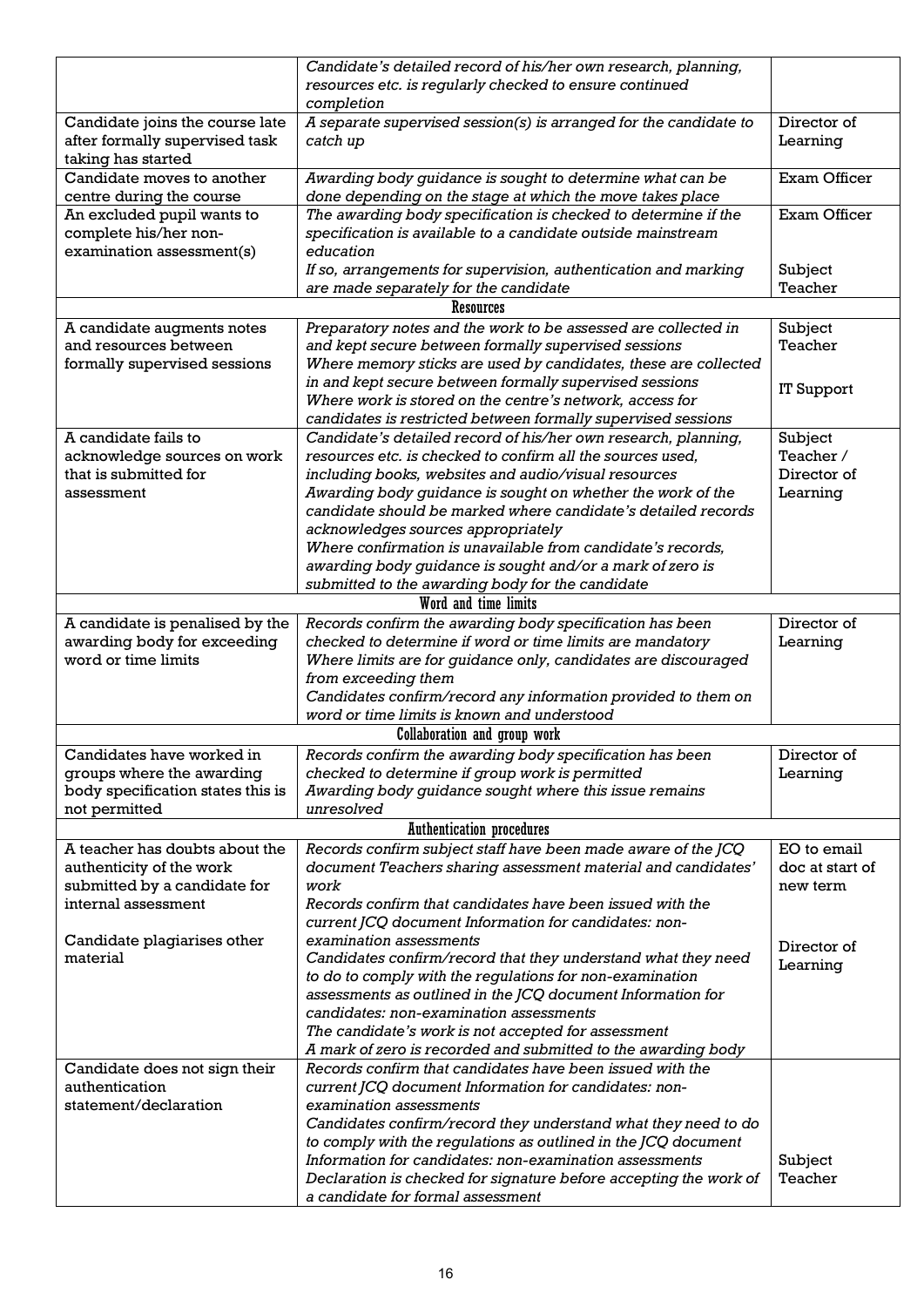| Subject teacher not available to<br>sign authentication forms                                                                                  | Ensures a centre-wide process is in place for subject teachers to<br>sign authentication forms at the point of marking candidates work<br>as part of the centre's quality assurance procedures                                                                                                                                                                                               | Director of<br>Learning                                                        |
|------------------------------------------------------------------------------------------------------------------------------------------------|----------------------------------------------------------------------------------------------------------------------------------------------------------------------------------------------------------------------------------------------------------------------------------------------------------------------------------------------------------------------------------------------|--------------------------------------------------------------------------------|
|                                                                                                                                                | Presentation of work                                                                                                                                                                                                                                                                                                                                                                         |                                                                                |
| Candidate does not fully<br>complete the awarding body's<br>cover sheet that is attached to<br>their worked submitted for<br>formal assessment | Cover sheet is checked to ensure it is fully completed before<br>accepting the work of a candidate for formal assessment                                                                                                                                                                                                                                                                     | Subject<br>Teacher                                                             |
|                                                                                                                                                | Keeping materials secure                                                                                                                                                                                                                                                                                                                                                                     |                                                                                |
| Candidates work between<br>formal supervised sessions is<br>not securely stored                                                                | Records confirm subject teachers are aware of and follow current<br>JCQ publication Instructions for conducting non-examination<br>assessments<br>Regular monitoring/internal audit ensures subject teacher use of<br>appropriate secure storage                                                                                                                                             | <b>JCQ Docs to</b><br>staff at start of<br>term by<br>Directors of<br>Learning |
| Adequate secure storage not<br>available to subject teacher                                                                                    | Records confirm adequate/sufficient secure storage is available<br>to subject teacher prior to the start of the course<br>Alternative secure storage sourced where required                                                                                                                                                                                                                  | Exam Officer to<br>remind all staff<br>at start of term                        |
| Task marking - externally assessed components                                                                                                  |                                                                                                                                                                                                                                                                                                                                                                                              |                                                                                |
| A candidate is absent on the<br>day of the examiner visit for an<br>acceptable reason                                                          | Awarding body guidance is sought to determine if alternative<br>assessment arrangements can be made for the candidate<br>If not, eligibility for special consideration is explored and a<br>request submitted to the awarding body where appropriate                                                                                                                                         | Director of<br>Learning<br><b>Exam Officer</b>                                 |
| A candidate is absent on the<br>day of the examiner visit for an<br>unacceptable reason                                                        | The candidate is marked absent on the attendance register                                                                                                                                                                                                                                                                                                                                    | Subject<br>Teacher                                                             |
| Task marking - internally assessed components                                                                                                  |                                                                                                                                                                                                                                                                                                                                                                                              |                                                                                |
| A candidate submits little or no<br>work                                                                                                       | Where a candidate submits no work, the candidate is recorded as<br>absent when marks are submitted to the awarding body<br>Where a candidate submits little work, the work produced is<br>assessed against the assessment criteria and a mark allocated<br>appropriately; where the work does not meet any of the<br>assessment criteria a mark of zero is submitted to the awarding<br>body | Subject<br>Teacher                                                             |
| A candidate is unable to finish<br>their work for unforeseen<br>reason                                                                         | Relevant staff are signposted to the JCQ publication A guide to the<br>special consideration process (section 5), to determine eligibility<br>and the process to be followed for shortfall in work                                                                                                                                                                                           | Exam Officer                                                                   |
| The work of a candidate is lost<br>or damaged                                                                                                  | Relevant staff are signposted to the JCQ publication Instructions<br>for conducting non-examination assessments (section 8), to<br>determine eligibility and the process to be followed for lost or<br>damaged work                                                                                                                                                                          | Exam Officer to<br>complete<br>relevant<br>paperwork                           |
| Candidate malpractice is<br>discovered                                                                                                         | Instructions and processes in the current JCQ publication<br>Instructions for conducting non-examination assessments (section<br>9 Malpractice) are followed<br>Investigation and reporting procedures in the current JCQ<br>publication Suspected Malpractice in Examinations and<br>Assessments are followed<br>Appropriate internal disciplinary procedures are also followed             | Director of<br>Learning /<br>Senior Director<br>/ Head of<br>Centre            |
| A teacher marks the work of<br>his/her own child                                                                                               | A conflict of interest is declared by informing the awarding body<br>that a teacher is teaching his/her own child at the start of the<br>course<br>Marked work of said child is submitted for moderation whether<br>part of the sample requested or not                                                                                                                                      | Exam Officer<br>to send conflict<br>of interest                                |
| An extension to the deadline<br>for submission of marks is<br>required for a legitimate<br>reason                                              | Awarding body is contacted to determine if an extension can be<br>granted<br>Relevant staff are signposted to the JCQ publication A guide to the<br>special consideration process (section 5), to determine eligibility<br>and the process to be followed for non-examination assessment<br>extension                                                                                        | Exam Officer                                                                   |
| After submission of marks, it is<br>discovered that the wrong task<br>was given to candidates                                                  | Awarding body is contacted for guidance<br>Relevant staff are signposted to the JCQ publication A guide to the<br>special consideration process (section 2), to determine eligibility<br>and the process to be followed to apply for special consideration<br>for candidates                                                                                                                 | Exam Officer                                                                   |